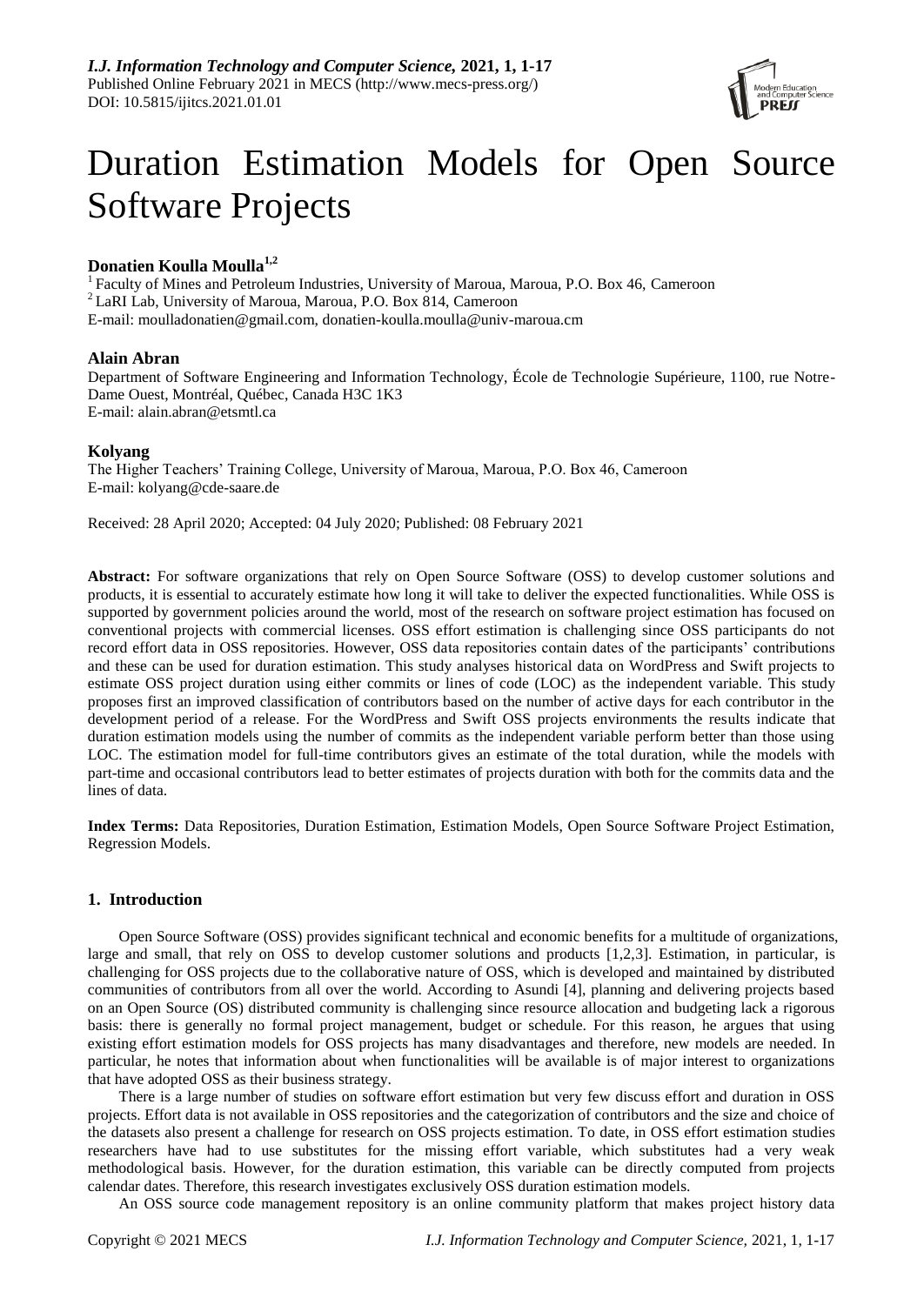available to IT practitioners and researchers, enabling developers to host and review code, manage projects, share knowledge and work together to build OSS. There is no direct information in the OSS code repository to identify whether the contributors are working full-time, part-time or occasionally on the OSS project, and therefore no direct information on the total effort of any specific project. Due to the amount and diversity of the raw data (such as commits, contributors, LOC, etc.), extracting and processing the data for either effort or duration estimation is a challenge. These repositories usually contain the following information:

- Delivered software source code with corresponding dates.
- Commits of the contributors who submitted their codes to a project.
- Meta-data (commit ID, date of commitment, release tag, etc.).
- Contributor performing the commit.

All of this information can be used directly as independent variables, or through derived variables, to develop duration estimation models.

In this paper, we focus on the design and evaluation of duration estimation models for OSS projects using statistical regression analysis with four measures of activity as independent variables:

(1) the number of changes to source code (commits) per contributor in each release.

(2) the number of active days per contributor in each release, where an active day correspond to the day in which a contributor performs at least one commit to the code base.

(3) the number of lines of code added per contributor in each release. We define LOC as the total number of lines of code, not including blank spaces and comments.

(4) type of contributors, where the type of contributors is an indirect variable defined within our research methodology.

Data of WordPress and Swift projects, extracted from the source code management repository GitHub, were used to design the duration estimation models. A decade after GitHub's official launch, its community has grown to 27 million of developers working all over the world on more than 80 million projects [5]. The rationale behind selecting the WordPress and Swift projects is related to their OSS economic model, data availability and their significance within the Open Source community:

- WordPress is one of the most used Content Management System (CMS) open source software in the world and its economic model is based on service and hosting.
- Swift is an Apple Project: it is a programming language created by Apple for building apps for iOS, Mac, Apple TV, and Apple Watch. It has been available in Open Source under Apache license since December 3, 2015. In addition to the data availability, Swift has attracted many OSS contributors.

For software organizations that rely on OSS to develop customer solutions and products, it is important to estimate how long it will take to deliver the expected functionalities. This paper analyzes historical data on WordPress and Swift projects to design duration estimation models of OSS releases using either commits or lines of code (LOC) as the independent variable. This will allow to quantify the impact of 'commits' and 'LOC'as an important variable for estimating the project duration, thereby providing a decision support model for organizations that use OS in software development.

This paper is structured as follows. Section 2 presents related work on OSS effort and duration estimation. Section 3 presents the research approach. Section 4 presents the duration estimation models built using data from the WordPress project and, Section 5, using data from the Swift project. Section 6 concludes with a summary of the key findings, the study limitations and directions for future work.

Supporting documentation is provided in an Electronic Appendix.

# **2. Related Work**

This section presents related work on effort and duration estimation with a focus on OSS projects.

Traditional effort estimation models are generally used by organizations in the early stages of a project to estimate total effort, number of developers and time (e.g., duration) needed to develop the software. Software effort estimation is an important step for developing software projects, and is of interest for researchers and software organizations [6,7]. However, most research to date on effort and duration estimation has focused on projects based on proprietary commercial licenses, while few studies have taken into account the characteristics of software built using OS. An example of the latter is the study by Qi et al. [8] who provided a method which can be used to collect sufficient data for solving the problem of lack of training data when building an effort estimation model. In their work, they proposed a method to alleviate the data deficiency problem by using GitHub data. Although their method can be used to collect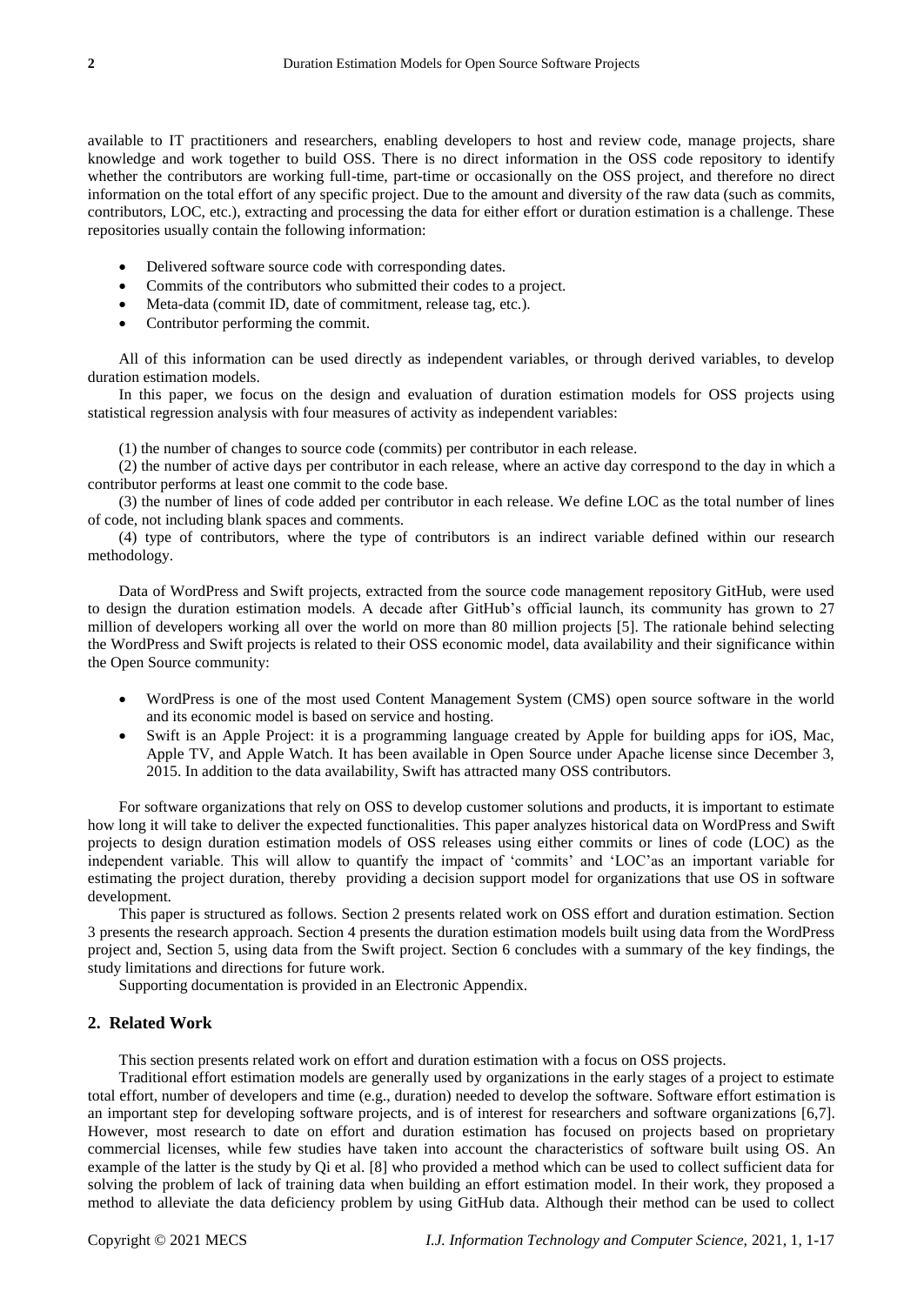sufficient data for solving the problem of lack of training data when building an effort estimation model, it is subject to certain threats to validity. They only used the java open source projects of GitHub to calculate effort as a derived variable. To identify an active contributor within their study, they adopted the following definition: in a period of consecutive active days (with a of default 30 days), if a contributor has an average of one committing record per active day, and whose total contributions exceed the average contributions of the project, they call him as active contributor, otherwise they call him an inactive contributor.

Shihab et al. [9] performed an empirical study on four OSS projects (namely JBoss, Spring, Hibernate and Mule) and compared the use of LOC to other code variables (in particular code complexity). To obtain code complexity, they required the source code of the changed files. They used the list of file names to download the corresponding revisions of files from JIRA database. They used correlation tests and linear regression models to investigate the categories of variables as a substitute to effort. Since effort was available in their dataset, they investigated the used code complexity and LOC as a substitute measure of effort, a unique feature of this study. However, in their dataset the effort data were at the "issues" level but the variables used for statistical analysis were at another level (e.g., at the "files" level). A number of assumptions had to be made to assign effort across levels (eg., from issues to files): of course, doing so introduces a number of unknown distortions without being able quantify them and analyze their impact on the findings reported. While the authors report that there are correlations between the indirect effort-measures with actual effort, such results reported are so low, this provides little support on the relevance of the indirect measures of effort in other related works for OSS effort estimation purposes.

Robles et al. [10] present an approach using data from repositories of OS code. In their study, they proceed by identifying contributors as full-time, part-time or occasional, and evaluating their activity using, for each contributor, the following criteria:

- Number of commits merged into the code base during a given period.
- Number of active days during a given period, considered as days in which a contributor performs at least one commit to the code base.

Their model is based on finding a threshold value for the number of commits (or active days) and whether contributors are full-time, part-time or occasional. For the calculation of a threshold, they used a survey and data from over a hundred OpenStack developers. They assume that full-time contributors devote to the project around 1 personmonth (around 40h / week) and those contributors who devote less than 40h / week are considered as part-time / occasional contributors. In this study the OSS contributors are categorized as full-time, part-time or occasional, based on the total number of active days by each contributor in the release duration.

Amor et al. [11] proposed approximating the total effort in a project by characterizing the activity of developers by the versioning system, mail, bug tracking system, etc. In their study, effort is an indirect measure of effort derived through the approximation of revision control data, participation in mailing list and bug tracking activity. Kalliamvakou et al. [12] replicated the study and included the developer contribution to the software development process, based on data acquired from software repositories and collaboration infrastructures.

Capiluppi et al. [13] determined for the Linux kernel developers the average hours worked per day by the time of the day when the commits were observed in the repository and when the author carried out the commits most frequently. They divided a working day into traditional office hours (from 9am to 5pm), after office hours (5pm to 1am) and late hours (from 1am to 8am). The authors found that within the Linux kernel community the effort derived from the day when the commits were carried out was relatively the same throughout the week, which suggested the need for different estimation models from the ones traditionally used in industrial settings, where the work schedule is presumed to be 9am-5pm, Monday to Friday. When they proposed their methodology, it could not be applied in a software configuration management (SCM) repository such as the concurrent versioning system (CVS) since, although the time the commit was submitted is stored, the time when the author changed the source code is not. CVS is now seldomly used. They focused their analysis only on the Linux Kernel community and their results cannot be generalized to other OSS projects.

Mockus et al. [14] showed that of the nearly 400 programmers in the Apache project, only 15 of them contributed 88 per cent of the total lines of code (LOC). They compared these 15 Apache developers to programmers using LOC in five other commercial projects. They defined code productivity as the mean number of lines of code per developer per year (KLOC / developer / year). Koch [15,16] reported that in OSS projects, the distribution of lines of code between participants (programmers) is skewed as in Mockus et al. [14]: indeed, the majority of code was written and most of the contributions to the code base done only by a few contributors.

Moulla et al. [17,18] applied the COCOMO model to the TRIADE (version 7a) OSS project using LOC [19] and regression models with COSMIC Function Points as the independent variable [20,21]. They reported that in terms of effort, development of software based on OSS has advantages over development from scratch. Here, in contrast to other studies, 'effort' data was directly collected and available.

Fernandez-Ramil et al. [22] used linear regression models to estimate effort and duration for OSS projects with LOC as the independent variable. Effort was derived based on the number of active committers per month. To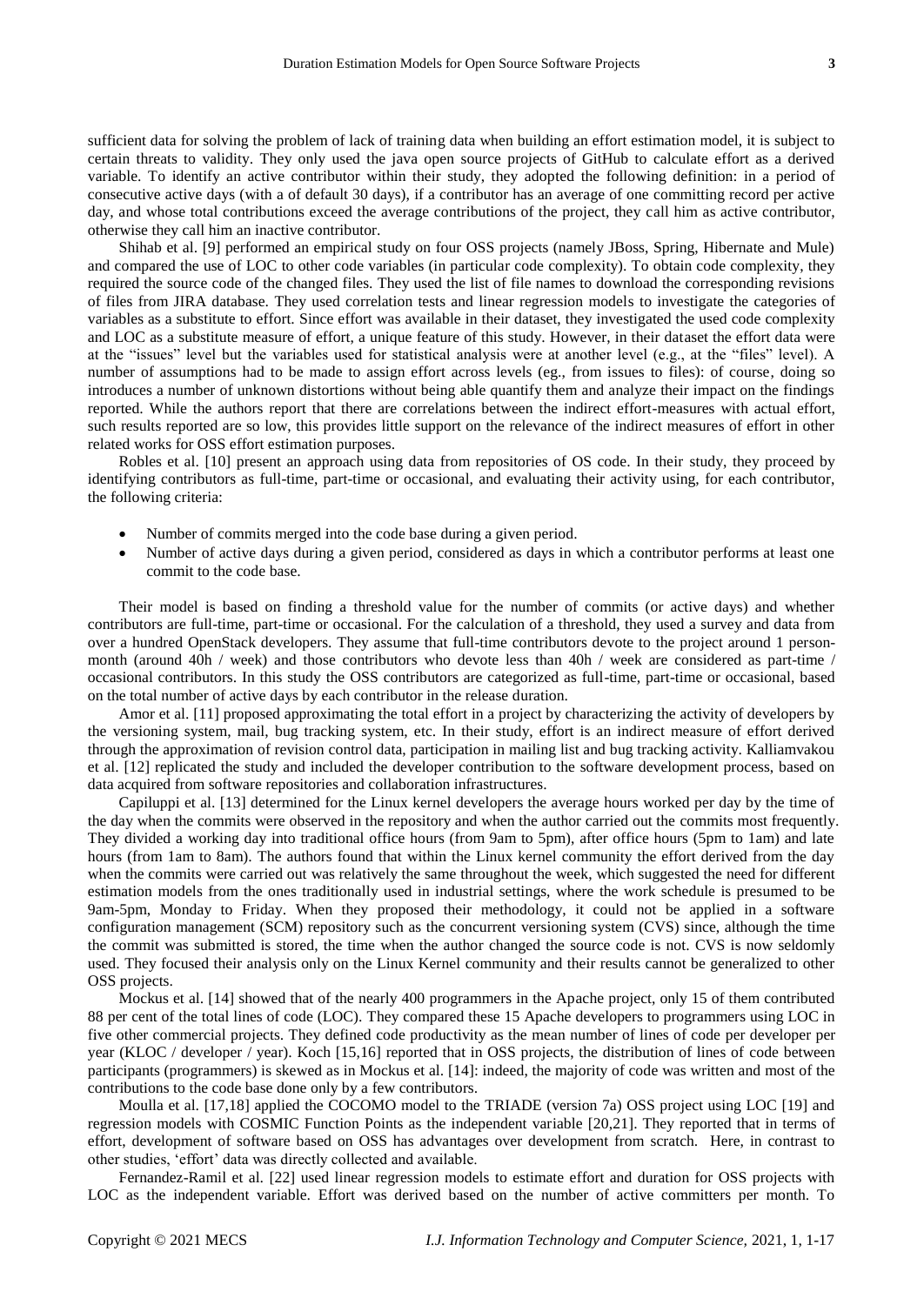operationalize effort variable, they determined the number of different person ids contributing to its repository over a given month. This number of ids was assumed to be the number of person-months in a given month. They studied the relationship between LOC on the one hand, and derived effort, duration and team size on the other hand for 11 OSS projects. Their study compared OSS projects to proprietary systems and may help understanding and plan better the evolution of OSS communities and their projects.

Yu [23] also used linear regression models with LOC as the independent variable to predict indirectly maintenance effort in free and OSS projects: the lag time to perform maintenance task and source code change was used as a substitute measure of maintenance effort.

Anbalagan et al. [24] used bug reports corrected by developer as a substitute measure of effort in corrective maintenance of free and OSS projects. Their study focused on 72,482 bug reports from nine releases of Ubuntu, a Linux distribution system. They used a linear regression model with 'number of participants' as the independent variable to predict indirectly the effort taken to correct bugs.

In contrast to Kalliamvakou et al. [12], who considered only LOC, in our study the contribution of developers was derived from either LOC or commits. Moreover, we propose in our study reported here to estimate duration while [11] and [12] attempted to indirectly approximate effort using developer activities. We used linear regression models as in Fernandez-Ramil et al. [22] but while they estimated effort and duration using LOC as the independent variable, we also estimated duration using commits as the independent variable.

In summary, some studies are available on software effort estimation but few discuss effort and duration in OSS projects. The categorization of contributors and the size and choice of the datasets also present a challenge for research on OSS projects estimation. The keys findings of these specific studies show that the related works suffer from a lack of data on effort itself and have to approximate it indirectly through other variables and without knowing their variability and the impact of such variability on the estimation models themselves.

To date, studies by researchers for estimating effort based on substitute variable do not rely on reliable methodological bases [9] and, as long as reliable substitute of effort measures are not available, it is not wise to build estimation models based on these very weak substitutes.

However for the duration estimation, this variable is directly calculable from direct data of calendar dates, and our research relates exclusively to duration estimation models.

#### **3. Research Approach**

This paper investigates the contribution of the number of commits and LOC in the estimation of the duration of OSS releases using linear regression. The rationale behind the use of linear regression models is that in the software estimation literature, they are widely used [22], [25, 26, 27, 28]. In addition, linear regression models are more suitable for models that use one independent variable. Also, it is easier for management to understand and much easier to represent the findings graphically.

It has been observed that contributions to OSS projects are not equally distributed across contributors: a few are responsible for the majority of the commits, while a large number contribute only a few [14], [16]. In our study, instead of using a threshold [10], we propose an improved approach by using the total number of active days for each contributor in the release duration for classifying the contributors as full-time, part-time and occasional.

The data were extracted from the GitHub repository using a program written in C including GitHub commands. For the purpose of estimating OSS project duration, we defined the following:

i) Active day for a contributor: it is defined as a day in which the contributor performs at least one commit to the code base.

ii) Release duration is calculated from the time it took to develop each release, that is, duration = (end date of the release) – (beginning date of the release).

iii) Approach for classifying contributors:

a) Occasional: any contributor who has been active at most one third (1/3) of the release duration.

b) Part-time: any contributor who has been active more than one third  $(1/3)$  and at most two thirds  $(2/3)$  of the release duration.

c) Full-time: any contributor who has been active more than two thirds (2/3) of the release duration.

After identifying the different contributors per category in each release according to the above definitions, the total number of commits per category of contributors per release is obtained by adding all the commits of the different contributors for each category. For example, if a category of full-time contributors consists of three contributors who made, respectively, 10, 20 and 30 commits over respectively 8, 13 and 16 active days, the release duration for this category of contributors is 16 days and the total number of commits for this category of contributors in this release is 60. In summary, the release duration of this category corresponds to the largest number of active days of this category.

To analyze the relationships among the variables in estimation models built from a dataset, Conte et al. [29]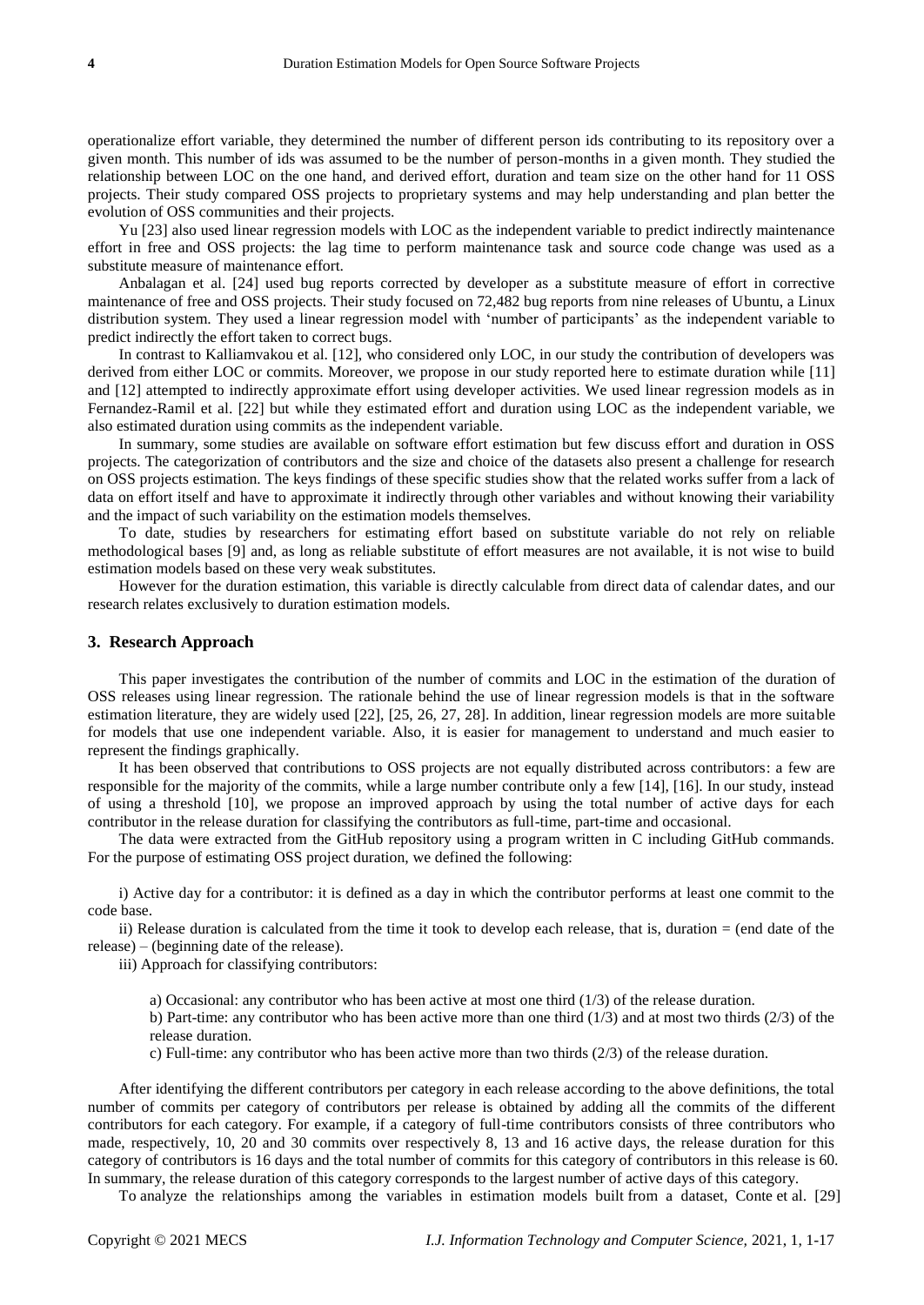recommended a number of criteria:

- The coefficient of determination (R 3: it describes the percentage of variability explained by the independent variable. An R² close to 1 indicates that the variability of response to the independent variable is consistent with the model (e.g., there is a strong relationship between the independent and dependent variables).
- Magnitude of relative error (MRE): gives an indication of the divergence between values estimated by the model and the actual values, expressed as a percentage. MRE is given by the relation *MRE=|RE|=|(Actual-Estimate)/Actual|*. Perfect estimates would give an MRE of 0%. RE is the relative error. This relative error can be either positive or negative, representing either an overestimation or an underestimation by the model.
- MMRE: is the mean magnitude of relative errors across all the data points.
- Prediction level of the model: is given by  $PRED(l) = k/n$  where *k* is the number of projects in a specific sample size *n* for *MRE*  $\leq$  *l*. For example, PRED (20%) = 80% means that MRE (Mean Relative Error) is within  $\pm$  20% for 80% of the data points.

The selected research approach is the engineering approach. To build duration estimation models, our research approach is based on:

- Observation of past projects and quantitative data collection;
- Analysis of the impact of individual variables, one at a time;
- Selection of relevant samples, and of samples of sufficient size from a statistical viewpoint.

# **4. Model of Duration Estimation from the WordPress OSS project Repository**

This section presents the duration estimation models built using data from the WordPress project repository.

# *4.1. Source of data*

The WordPress Open Source Content Management System (CMS) has been widely adopted and is used for creating and managing most of the websites in the world [30]. The first version (0.7) was published on May 27, 2003. For the development of our OSS duration estimation models, a statistical analysis of historical data, from February 2015 to May 2019, was carried out on 21 releases of the WordPress project based on data extracted on June 23, 2019 from the GitHub repository (available online from [https://github.com/WordPress/WordPress\)](https://github.com/WordPress/WordPress).

Three measures of activity, as presented in the Introduction section, were used for the analysis: number of contributors, total number of commits and LOC per contributor. These data were extracted from the GitHub repository using a program written in C including GitHub commands. These data are presented in the Electronic Appendix.

# *4.2. Duration estimation models with commits as independent variable*

The linear regression models for duration estimation in terms of active days (the estimated dependent variable) were constructed using as the independent variable:

- A. The total number of commits per contributor per release.
- B. The total number of commits per category of contributors per release.

A. Twenty one (21) linear regression models corresponding to the 21 releases of the WordPress project were constructed using the total number of commits per contributor per release as the independent variable.

B. Next, three linear regression models were constructed using the total number of commits by category of contributors for each release as the independent variable. The three models correspond to the estimation models for full-time, part-time and occasional contributors of the WordPress project.

### *A. Data preparation and descriptive statistics*

Three major steps are recommended for building estimation models based on historical data: data preparation, application of statistical tools, and data analysis. The models built using simple parametric regression techniques require [31]:

- a normal distribution of the input variables (for both the dependent variable (e.g., project duration) and independent variable (e.g., number of commits, number of LOC));
- no outlier that may unduly influence the model;
- a dataset large enough (e.g., typically 20 to 30 data points for each independent variable included in the model).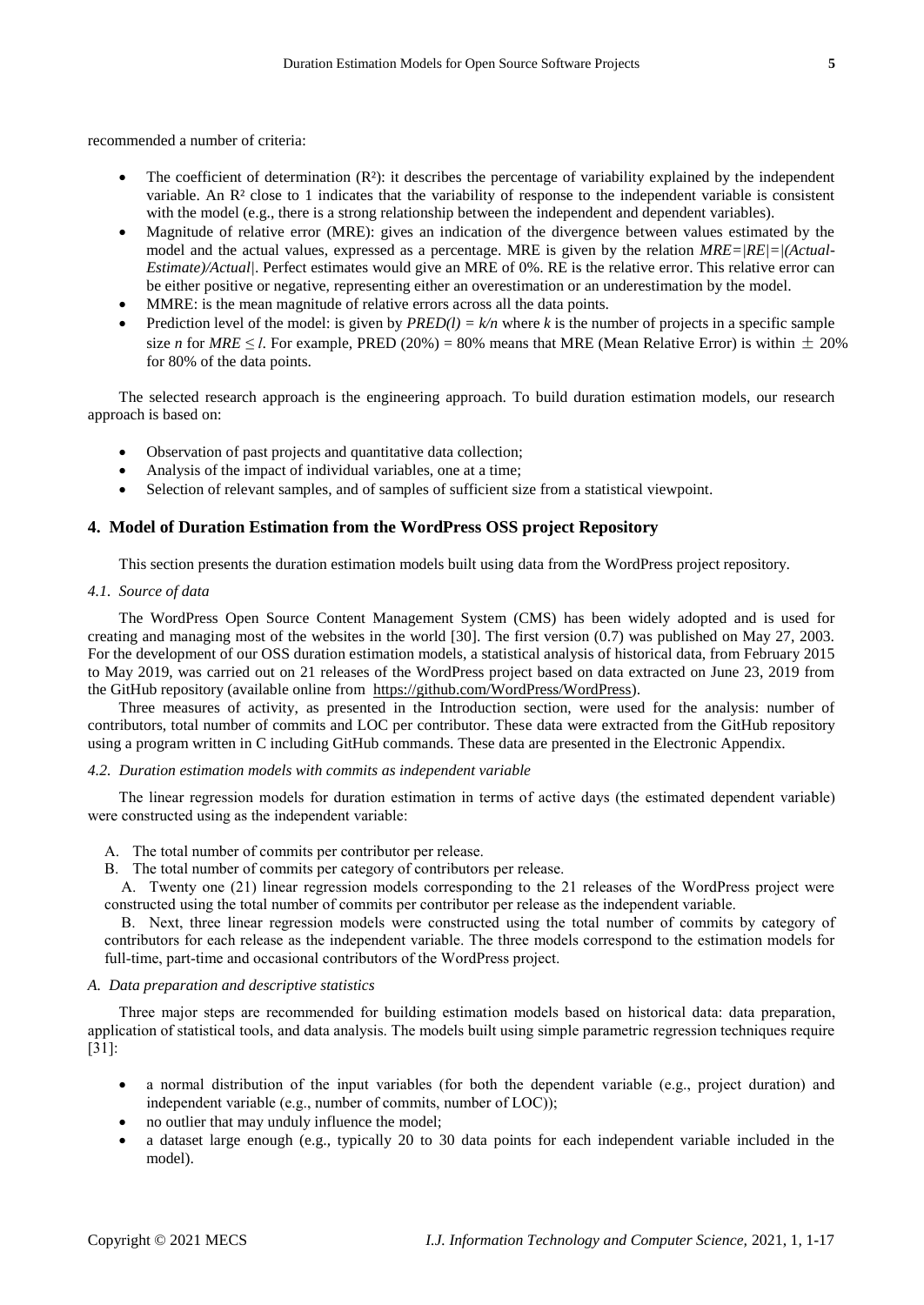Values of input data that are significantly far from the average of the dataset population (e.g., the candidate outliers) must be verified [31]. Here, we focus on the quality of the data, not on their quantity. In order to build good models, we must have good input values: that is the rationale to remove outliers for all categories of contributors to avoid potentially biasing the findings (see the discussion on outliers in chapter 5 in Abran [31]). The presence of outliers in each release was analyzed using the Grubbs test for both the independent variable 'commit' and dependent variable 'duration' and the statistical tool R was used to carry out the Grubbs test. The key parameters of the Grubbs test used to remove outliers were: a significant level (p-value) equal to 0.05 and a removing rate equal to 5%. Outliers for the independent variable 'commit per contributor per release' were identified and removed in 11 releases (4.2.6, 4.2.7, 4.2.8, 4.3.1, 4.3.3, 4.6, 4.8, 4.9, 5.0, 5.1 and 5.2). For the descriptive statistics, we took into account the number of contributors per release, the total number of commits per release, the total duration per release in calendar days of work. The descriptive statistics of the 11 releases that contained an outlier are presented in electronic appendix to this article.

The total number of commits per category of contributors per release, excluding outliers and the maximum duration per category of contributors per release, where duration is expressed in calendar days (work days) are also given in the electronic appendix. There were full-time contributors in 10 releases, part-time contributors in 15 releases and occasional contributors in 21 releases. According to the definitions in the research approach section, there were:

- no full-time contributors in releases 4.2.6, 4.2.8, 4.3.4, 4.5, 4.6, 4.7, 4.8, 4.9, 5.0, 5.1 and 5.2.
- no part-time contributor in releases 4.6, 4.8, 4.9, 5.0, 5.1 and 5.2.

To analyze for the presence of outliers by category of contributors in these new subsets (commits per category of contributors and duration per category of contributors), we applied the Grubbs test on both the independent variable 'total commits per category of contributors per release' and the dependent variable 'maximum duration per category of contributors per release':

- There were no statistical outliers for total commits per category of full-time, part-time and occasional contributors.
- There was one statistical outlier for maximum duration per category of occasional contributors in the release 4.8.

# *B. Estimation models without outliers*

This section introduces the experiment expectations, environment and process. The proposed duration estimation models are intended to serve as a decision support tool for any organization developing software systems based on Open Source. Our duration estimation models can be applied for projects similar to those in the case study and are intended for both practitioners and industry. To ensure the accuracy and reliability of the results, we used the criteria recommended by Conte et al. [29], mentioned in the "Research Approach" section, paragraph 5 (page 4). The data, the models themselves, and their performance are available. The duration estimation models built on the WordPress datasets can be considered as white-box models, since all the detailed data used to build them are documented and available for independent replication studies. There is no model today that can perfectly replicate the size–duration relationship, and there remains uncertainty in the duration estimation model itself. The MMRE of the duration models are given in the Table 1.

The input variables to the linear regression model for each release are the independent variable (total number of commits per contributor) and the dependent variable (active days per contributor), while the output is the linear equation. Figure 1 presents the graph of the best results with the 'commits' for Release 5.2, and Figure 2, for release 4.2.4 which is not very good.



Fig.1. WordPress project: Duration estimation model for release 5.2 (N=20)

$$
y = 0.6339 + 0 \tag{1}
$$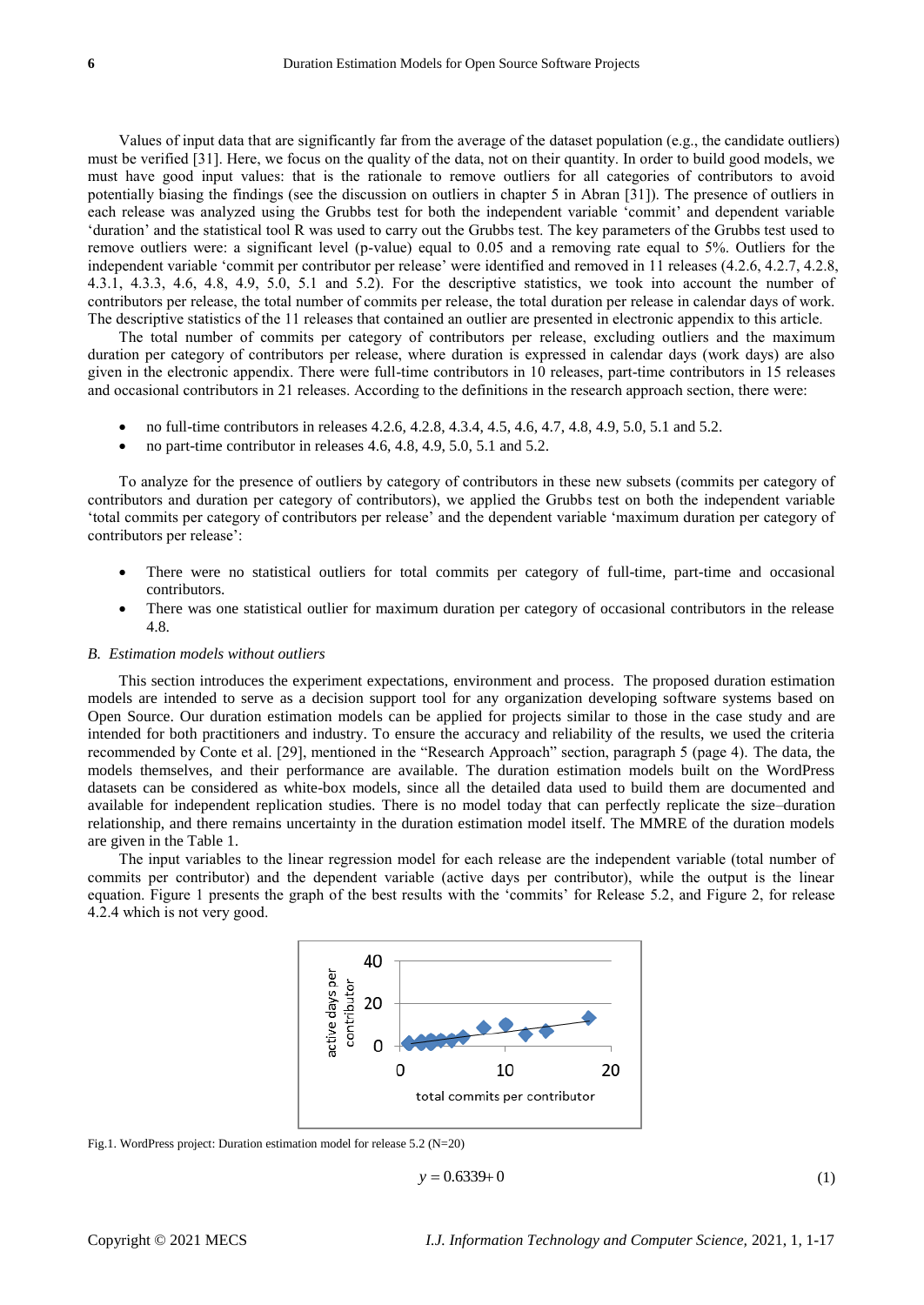

Fig.2. WordPress project: Duration estimation model for release 4.2.4 (N=11)

$$
y = 0.0496 + 2 \tag{2}
$$

Table 1 gives the equation of the model related to each release and the corresponding criteria recommended by Conte et al. [29] of each model.

Table 1. WordPress project: estimation models based on commits per release (excluding outliers)

| Release | Total number of<br>Size range [in<br>contributor per<br>commits] per release<br>release |    | Equation of the model    | R <sup>2</sup> | <b>MMRE</b> | <b>PRED</b><br>(20%) |  |
|---------|-----------------------------------------------------------------------------------------|----|--------------------------|----------------|-------------|----------------------|--|
| 4.2.4   | [1, 78]                                                                                 | 11 | $y = 0.0496x + 2$        | 0.37           | 2.10        | 36                   |  |
| 4.2.5   | [2, 326]                                                                                | 15 | $y = 0.0683x + 6$        | 0.53           | 0.90        | 67                   |  |
| 4.2.6   | [1, 28]                                                                                 | 12 | $y = 0.2585x + 0$        | 0.79           | 0.36        | 67                   |  |
| 4.2.7   | [1, 51]                                                                                 | 18 | $y = 0.18x + 1$          | 0.71           | 0.28        | 61                   |  |
| 4.2.8   | [1, 171]                                                                                | 15 | $y = 0.0839x + 5$        | 0.61           | 0.62        | 73                   |  |
| 4.3     | [2, 161]                                                                                | 17 | $y = 0.0982x + 5$        | 0.57           | 0.55        | 82                   |  |
| 4.3.1   | [3, 80]                                                                                 | 15 | $y = 0.1712x + 2$        | 0.87           | 0.35        | 80                   |  |
| 4.3.2   | [1, 330]                                                                                | 15 | $y = 0.046x + 5$         | 0.77           | 0.55        | 67                   |  |
| 4.3.3   | [7, 206]                                                                                | 16 | $y = 0.1154x + 2$        | 0.85           | 0.45        | 69                   |  |
| 4.3.4   | [1, 83]                                                                                 | 29 | $y = 0.1412x + 2$        | 0.60           | 0.71        | 72                   |  |
| 4.4.1   | [1, 63]                                                                                 | 21 | $y = 0.2156x + 2$        | 0.82           | 0.58        | 86                   |  |
| 4.4.2   | [1, 94]                                                                                 | 20 | $y = 0.0794x + 3$        | 0.34           | 0.82        | 70                   |  |
| 4.4.3   | [1, 171]                                                                                | 21 | $y = 0.1215x + 2$        | 0.90           | 0.44        | 81                   |  |
| 4.5     | [1, 76]                                                                                 | 24 | $y = 0.1442x + 2$        | 0.71           | 0.56        | 75                   |  |
| 4.6     | [1, 30]                                                                                 | 23 | $y = 0.6452x + 1$        | 0.92           | 0.25        | 96                   |  |
| 4.7     | [1, 116]                                                                                | 32 | $y = 0.3563x + 3$        | 0.81           | 0.63        | 78                   |  |
| 4.8     | [1, 82]                                                                                 | 30 | $y = 0.4532x + 2$        | 0.92           | 0.52        | 83                   |  |
| 4.9     | [1, 35]                                                                                 | 26 | $y = 0.593x + 1$         | 0.90           | 0.37        | 96                   |  |
| 5.0     | [1, 49]                                                                                 | 29 | $y = 0.5352x + 1$        | 0.95           | 0.33        | 93                   |  |
| 5.1     | [1, 29]                                                                                 | 20 | $y = 0.3442x + 1$        | 0.62           | 0.57        | 75                   |  |
| 5.2     | [1, 18]                                                                                 | 20 | $y = 0.6339x + 0$        | 0.84           | 0.11        | 50                   |  |
|         |                                                                                         |    | The mean MMRE $= 57\%$   |                |             |                      |  |
|         |                                                                                         |    | The median MMRE $= 55\%$ |                |             |                      |  |

The second column in Table 1 indicates, for each release, the size ranges of the data from which the regression model was built and for which the model is valid: that is, the range of values for the independent variable 'x' in terms of minimum to maximum. Table 1 shows that the estimation models:

- for nine releases have both an R<sup>2</sup> over 0.7 and a PRED (20%) for over 70% of the data points.
- for eight of the releases, an increase in the commits explains over 80% of the increase in duration (e.g.,  $R^2$ over 0.80), and
- for 5 of these releases, 90% or more.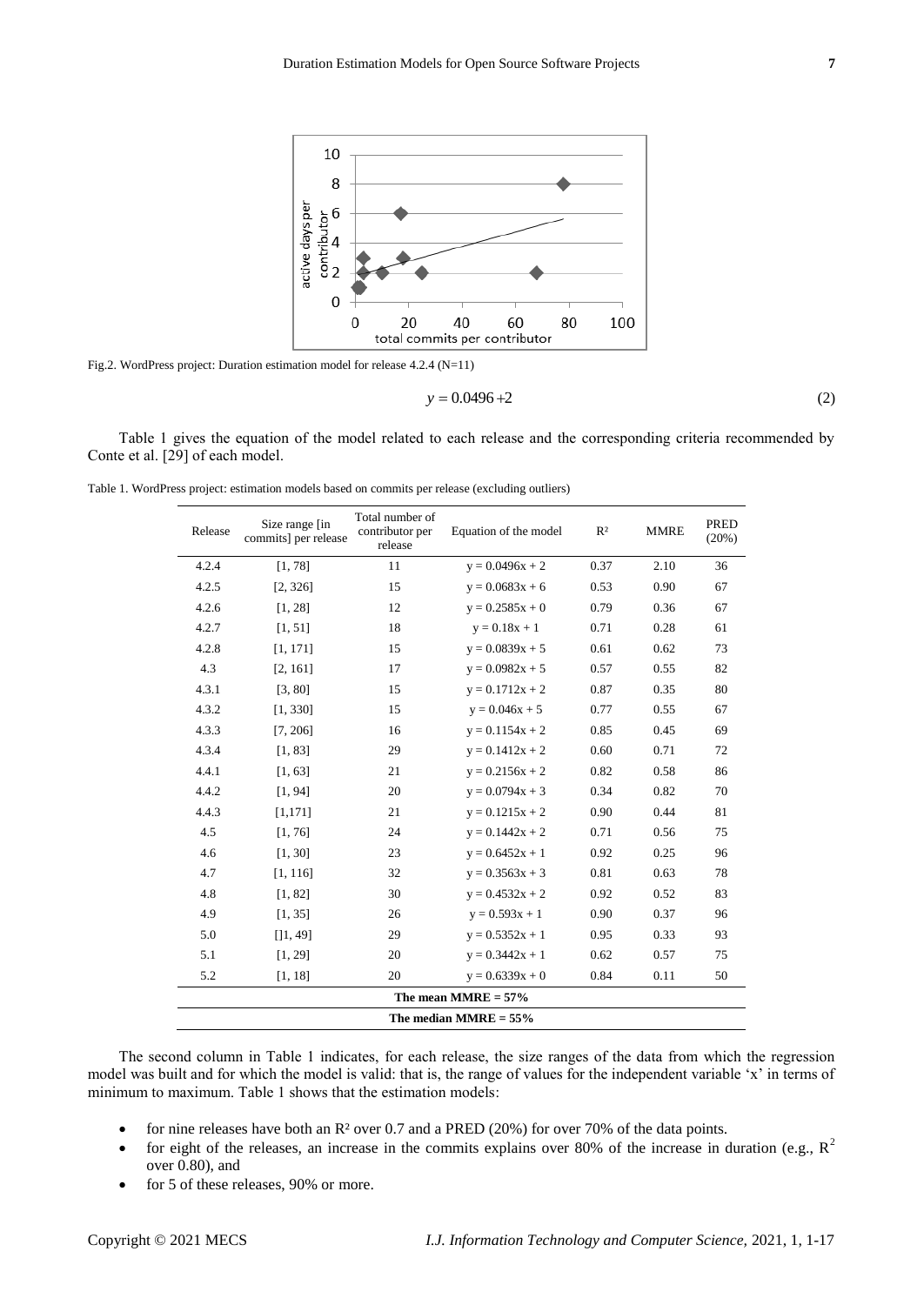## The MMRE:

- for 5 of these is  $\leq$  57% for 14 releases, and is greater than 57% for seven releases.
- *4.3. Estimation models with commits by categories of contributors*

Table 2. WordPress project: estimation models based on commits per category of contributors

#### *A. Estimation models*

Table 2 presents the duration estimation models built on commits per category of contributors for each release and the performance criteria for each model, respectively, for full-time, part-time and occasional contributors:

- The MMRE for full-time, part-time and occasional contributors were 24%, 30% and 49%, respectively.
- In terms of R², MMRE and PRED (20%), the estimation model for full-time contributors was better compared to the models for part-time and occasional contributors. For instance, the PRED value obtained for full-time contributors is excellent (PRED (20%) = 90%): this means that MRE was within  $\pm$  20% for 90% of the data points.

|                                     | Full time $(N=10)$ | Part-time $(N=15)$ | Occasional $(N=20)$ |
|-------------------------------------|--------------------|--------------------|---------------------|
| <b>Equation</b><br>of the<br>models | $y = 0.0151x + 14$ | $y = 0.0375x + 5$  | $y = 0.0392x + 2$   |
| $\mathbb{R}^2$                      | 0.36               | 0.33               | 0.60                |
| <b>MMRE</b>                         | 0.24               | 0.30               | 0.49                |
| <b>PRED</b><br>$(20\%)$             | 90                 | 93                 | 75                  |

However, it has to be noted that the model with full-time contributors gives an estimate of the total duration, while the other two models give an estimate of their respective dependent variable of either part-time or occasional contributors which, by definitions correspond, to at most 2/3 and 1/3 of the total duration, respectively. For example, for the 4.3.1 release, the actual duration is 20 work days (see Table 3):

- the model for full-time contributors estimates the total duration which is 20 days;
- the models for part-time contributors predict at most  $2/3$  of the total duration which is  $20 \times 2/3$  days;
- the models for occasional contributors predict at most 1/3 of the total duration which is 20 x 1/3 days.

Therefore, these models (equations  $y = 0.0392x + 2$  and  $y = 0.375x + 5$  from Table 2) are useful in practice for estimation of total duration of the release provided that an extrapolation is made to represent the full release duration:

- for occasional contributors the extrapolation is determined by multiplying the estimated duration by 3 (e.g., 3 *x* equation  $y = 0.0392x + 2$  - from Table 2),
- for the part-time contributors the extrapolation is determined by multiplying the estimated duration by 3/2 (e.g.,  $3/2$  x equation  $y = 0.375x + 5$  - from Table 2).

It is to be noted also that the relationships between the equation of the model column of Table 1 and the equation of the models of full-time, part-time and occasional columns in Table 2 is that the 'x' variable in the equations of Tables 1 and 2 represents the number of commits.

### *B. Comparison with actual duration – for models with full-time contributors*

Table 3 presents a comparison between the actual duration per release and the estimated duration by the model for full-time contributors. The independent variable is the total commits for all full-time contributors per release. The estimated duration for each release is obtained by replacing the variable 'x' in the equation  $y = 0.0151x + 14$  (from Table 2) by the total number of commits for all full-time contributors for this release.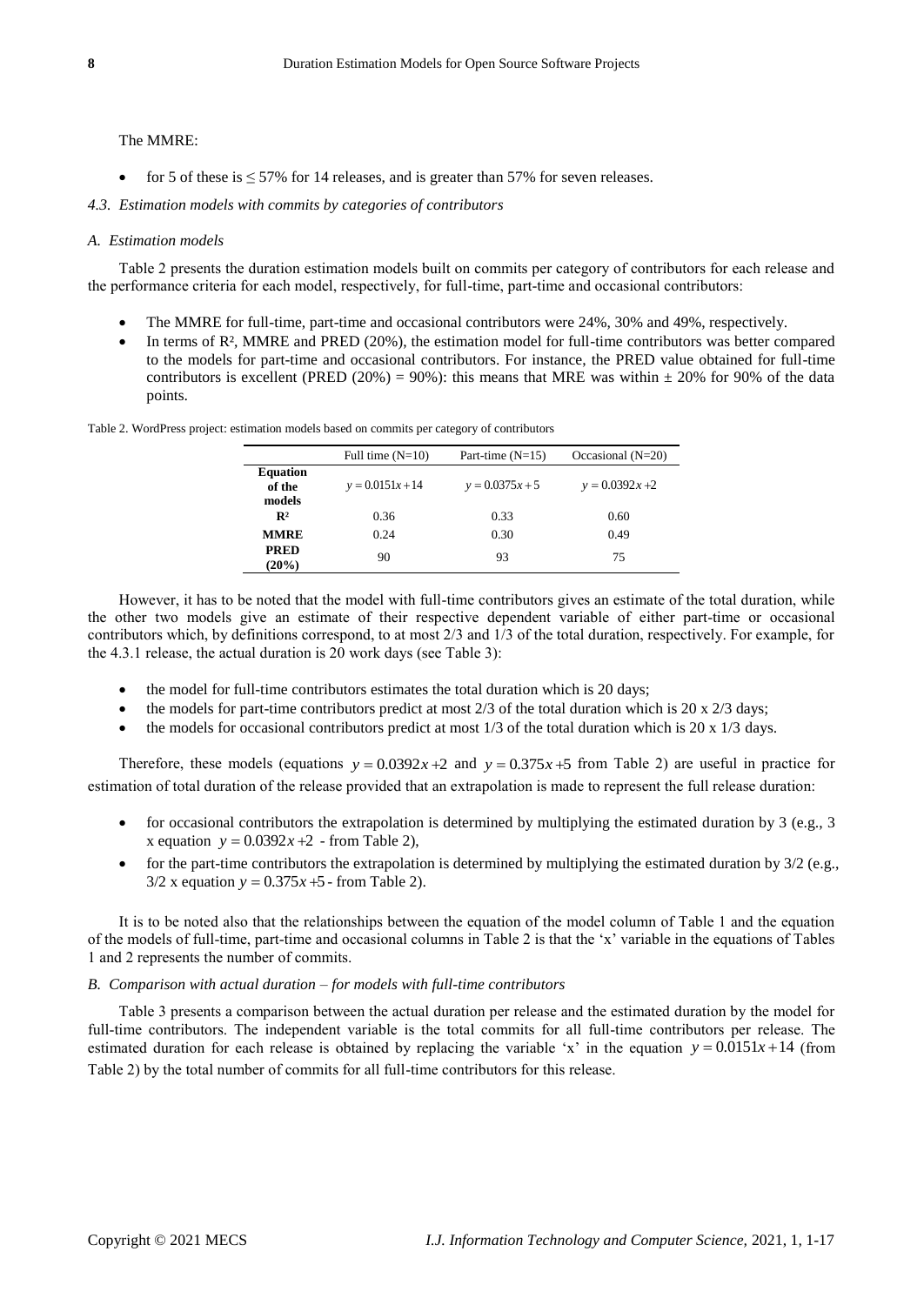| Release | Total commits for all full-<br>time contributors per<br>release | Actual duration<br>(in work days) | Estimated<br>duration | RE   |  |  |  |  |  |  |
|---------|-----------------------------------------------------------------|-----------------------------------|-----------------------|------|--|--|--|--|--|--|
|         |                                                                 |                                   | (in work days)        |      |  |  |  |  |  |  |
| 4.2.4   | 95                                                              | $\,8\,$                           | 15                    | 0.93 |  |  |  |  |  |  |
| 4.2.5   | 554                                                             | 33                                | 22                    | 0.32 |  |  |  |  |  |  |
| 4.2.6   | $\overline{\phantom{0}}$                                        | 14                                | 14                    | 0.00 |  |  |  |  |  |  |
| 4.2.7   | 35                                                              | 19                                | 15                    | 0.24 |  |  |  |  |  |  |
| 4.2.8   | $\overline{\phantom{a}}$                                        | 24                                | 14                    | 0.42 |  |  |  |  |  |  |
| 4.3     | 251                                                             | 31                                | 18                    | 0.43 |  |  |  |  |  |  |
| 4.3.1   | 218                                                             | 20                                | 17                    | 0.14 |  |  |  |  |  |  |
| 4.3.2   | 905                                                             | 19                                | 28                    | 0.46 |  |  |  |  |  |  |
| 4.3.3   | 500                                                             | 26                                | 22                    | 0.17 |  |  |  |  |  |  |
| 4.3.4   | $\overline{\phantom{a}}$                                        | 24                                | 14                    | 0.42 |  |  |  |  |  |  |
| 4.4.1   | 94                                                              | 21                                | 15                    | 0.27 |  |  |  |  |  |  |
| 4.4.2   | 51                                                              | 19                                | 15                    | 0.22 |  |  |  |  |  |  |
| 4.4.3   | 287                                                             | 23                                | 18                    | 0.20 |  |  |  |  |  |  |
| 4.5     |                                                                 | 27                                | 14                    | 0.48 |  |  |  |  |  |  |
| 4.6     |                                                                 | 90                                | 14                    | 0.84 |  |  |  |  |  |  |
| 4.7     |                                                                 | 79                                | 14                    | 0.82 |  |  |  |  |  |  |
| 4.8     |                                                                 | 132                               | 14                    | 0.89 |  |  |  |  |  |  |
| 4.9     |                                                                 | 114                               | 14                    | 0.88 |  |  |  |  |  |  |
| 5.0     |                                                                 | 280                               | 14                    | 0.95 |  |  |  |  |  |  |
| 5.1     |                                                                 | 55                                | 14                    | 0.75 |  |  |  |  |  |  |
| 5.2     |                                                                 | 53                                | 14                    | 0.74 |  |  |  |  |  |  |
|         |                                                                 | The MMRE for the model $= 50\%$   |                       |      |  |  |  |  |  |  |
|         | The median $ RE  = 43\%$                                        |                                   |                       |      |  |  |  |  |  |  |

Table 3. WordPress project: actual and estimated duration for full-time contributors (N=10 releases)

Since releases 4.2.6, 4.2.8, 4.3.4, 4.5, 4.6, 4.7, 4.8, 4.9, 5.0, 5.1 and 5.2 have no commit for full-time contributors, the estimate is the same for each model: here, the estimated duration corresponds to the constant of the estimation equation (e.g., 14 days). Of course, this means that when there is no full-time contributor, such a model does not predict well. The estimation model per category of full-time contributors had an MRE  $\leq$  50% for 13 releases (4.2.5, 4.2.6, 4.2.7, 4.2.8, 4.3, 4.3.1, 4.3.2, 4.3.3, 4.3.4, 4.4.1, 4.4.2, 4.4.3 and 4.5) where 50% represents the MMRE of the estimation model per category of full time contributors. The median estimation error = 43%. For only the releases with full-time contributors, the estimation per category of full-time contributors had an MRE  $\leq$  34% for 7 releases (4.2.5, 4.2.7, 4.3.1, 4.3.3, 4.4.1, 4.4.2 and 4.4.3).

# *C. Estimation models per category of occasional contributors*

The estimation models for occasional and part-time contributors predict at most 1/3 and 2/3, respectively, of the total duration since these two categories of contributors are defined as such (see section 3). However, these models (e.g., equation  $y = 0.0392x + 2$  and equation  $y = 0.375x + 5$  from Table 2) are still useful for the estimation of total duration through the following extrapolation: For occasional contributors: using equation  $y = 0.0392x + 2$  from Table 2 and multiplying the estimated project duration by 3.

The comparison between the actual duration per release and the estimated duration in the model for occasional contributors with extrapolation is given in the electronic appendix to this article. The estimated duration for each release is obtained by replacing the 'x' variable in the equation  $y = 0.0392x + 2$  (from Table 2) by the total number of commits for all occasional contributors corresponding to this release and multiplying the estimated duration by 3.

The estimation model with extrapolation has an  $|RE| \le 42\%$  for 11 releases (4.2.5, 4.2.6, 4.2.7, 4.2.8, 4.3, 4.3.1, 4.3.3, 4.3.4, 4.4.1, 4.4.3 and 4.7) where 42% represents the MMRE of the estimation model for occasional contributors with extrapolation. The median  $|RE| = 38\%$ . The estimation model for occasional contributors with extrapolation gives a better estimate than the model for full-time contributors per release presented in section *A* –from Table 2. It should be noted that our duration estimation model with only one independent variable lead to better estimates than those in Qi et al. [8] - from table 7, with many additional variables. These additional variables in Qi et al. [8] might provide either noise or distortions due to approximations and incorrect assumptions for these variables.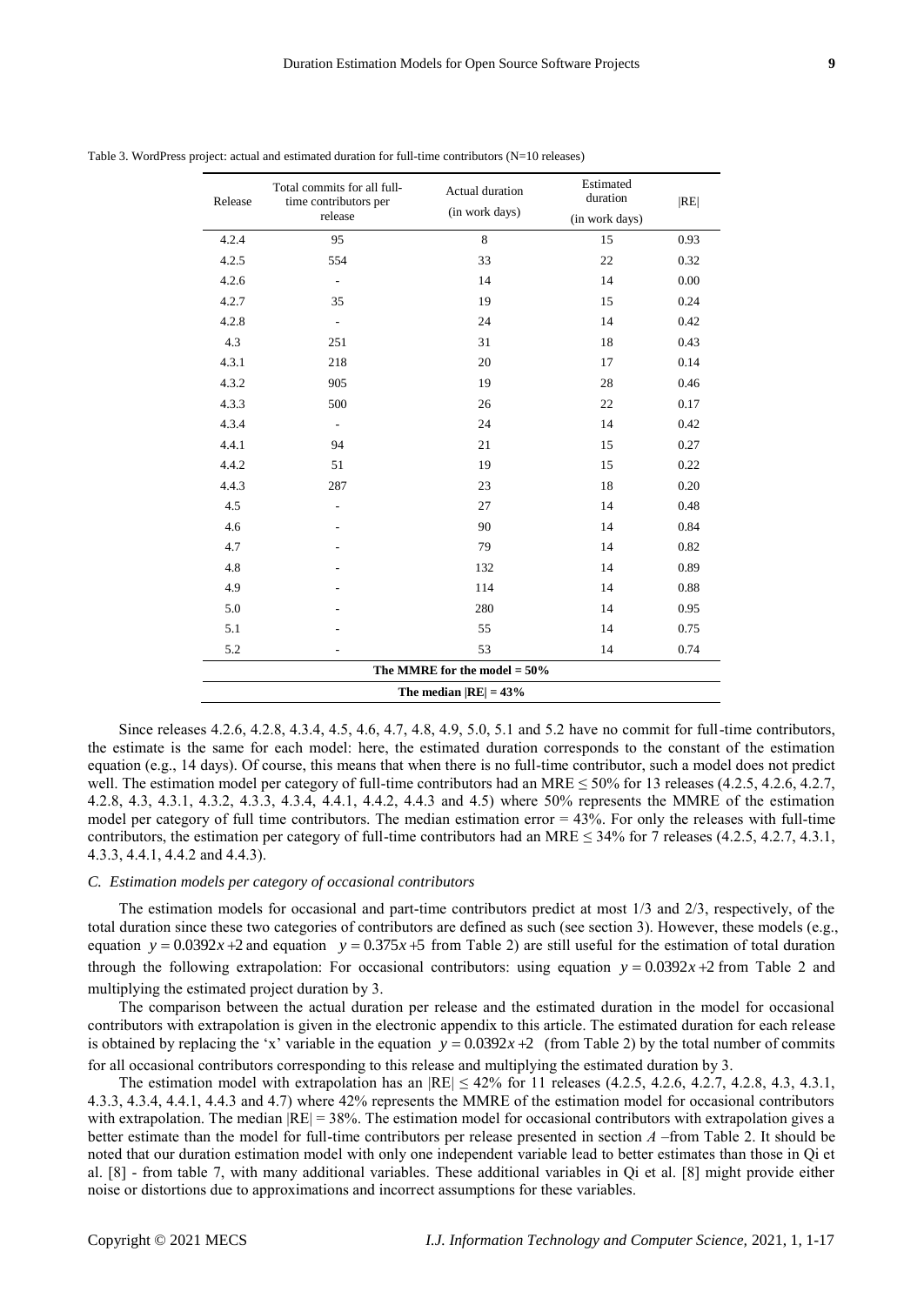## *D. Estimation models per category of part-time contributors*

The estimation model for part-time contributors was extrapolated by multiplying the estimated duration of the project by  $3/2$  using equation  $y = 0.375x + 5$  from Table 2. The comparison between the actual duration per release and the estimated duration in the model for part-time contributors with extrapolation is given in the electronic appendix to this article. The estimated duration for each release is obtained by replacing the 'x' variable in the equation  $y = 0.375x + 5$  (from Table 2), by the number of total commits for all part-time contributors corresponding to this release and multiplying the result by 3/2 (e.g. the required extrapolation for part-time contributors). For these models, the |RE| ≤ 44% for 11 releases (4.2.4, 4.2.5, 4.2.6, 4.3, 4.3.2, 4.3.3, 4.3.4, 4.4.1, 4.4.2, 4.4.3 and 4.5): 44% represents the MMRE of the estimation model for part-time contributors with extrapolation. The median |RE| is 31%. For only the releases with part-time contributors, the estimation per category of part-time contributors had an MRE  $\leq$  25% for 10 releases (4.2.4, 4.2.5, 4.2.6, 4.3, 4.3.2, 4.3.3, 4.3.4, 4.4.1, 4.4.2 and 4.4.3).

In summary, the single linear regression duration estimation model for occasional contributors (with the required extrapolation) gives the best estimation results compared to the models for full-time contributors and part-time contributors.

#### *4.4. Estimation models with LOC*

Twenty one (21) linear regression models were constructed using the total number of LOC added per contributor per release as the independent variable. Next, twenty one linear regression models were built with the total number of |LOC net| added per contributor per release as the independent variable.

Estimation models per release with LOC added per contributor per release are given in the electronic appendix. The performance criteria show that the duration estimation models with LOC added as independent variable do not produce good estimates compared to models with commits as the independent variable (from Table 1).

The independent variable parameter used to build the next set of estimation models was '|LOC net| added per contributor per release' and the dependent variable 'active days per contributor per release'. These estimation models are given in the electronic appendix. The performance criteria show that the duration estimation models with '|LOC net| added per contributor per release' as the independent variable do not produce good estimates compared to models with commits as the independent variable (from Table 1).

Three linear regression models were built next with the total number of |LOC net| added per category of contributors per release as the independent variable for full-time, part-time and occasional contributors – see electronic appendix. The MMRE for the full-time, part-time and occasional contributors are 0.25, 0.42 and 0.69, respectively while the MMRE for full-time contributors is better than for part-time and occasional contributors. The PRED for fulltime contributors is excellent (PRED (20%) = 89%) compared to the two other models (e.g., the RE is within  $\pm 20\%$  for 89% of the data points). We concluded that the estimation model with |LOC net| added per full-time contributors gave the best estimates compared to the models of the part-time and occasional contributors in terms of R², MMRE and PRED.

The actual and estimated duration per release by the model with |LOC net| added for full-time contributors is presented in the electronic appendix.

The estimation models for occasional was extrapolated using equation  $y = 0.005x + 2$  and multiplying the estimated project duration by 3. The comparison between the actual duration per release and the estimated duration in the model for occasional contributors with extrapolation is given in the electronic appendix.

The estimation model for part-time contributors was extrapolated by multiplying the estimated duration of the project by  $3/2$  using equation  $y = 0.0008x + 11$ . The comparison between the actual duration per release and the estimated duration in the model for part-time contributors with extrapolation is given in the electronic appendix.

The estimation model for part-time contributors with extrapolation gives a better estimation than the model for full-time contributors and occasional contributors with extrapolations using [LOC net] as independent variable.

In conclusion, the estimation models for occasional contributors with extrapolation and for part-time contributors with extrapolation produced the best estimation results compared to the model for full-time contributors for each release on both commits and |LOC net| data.

#### *4.5. Discussion of the estimation models based on commits and LOC*

This section compares:

- The estimation models for each release:
	- 1) With 'commit', 2) With 'LOC added', and 3) With '|LOC net|'.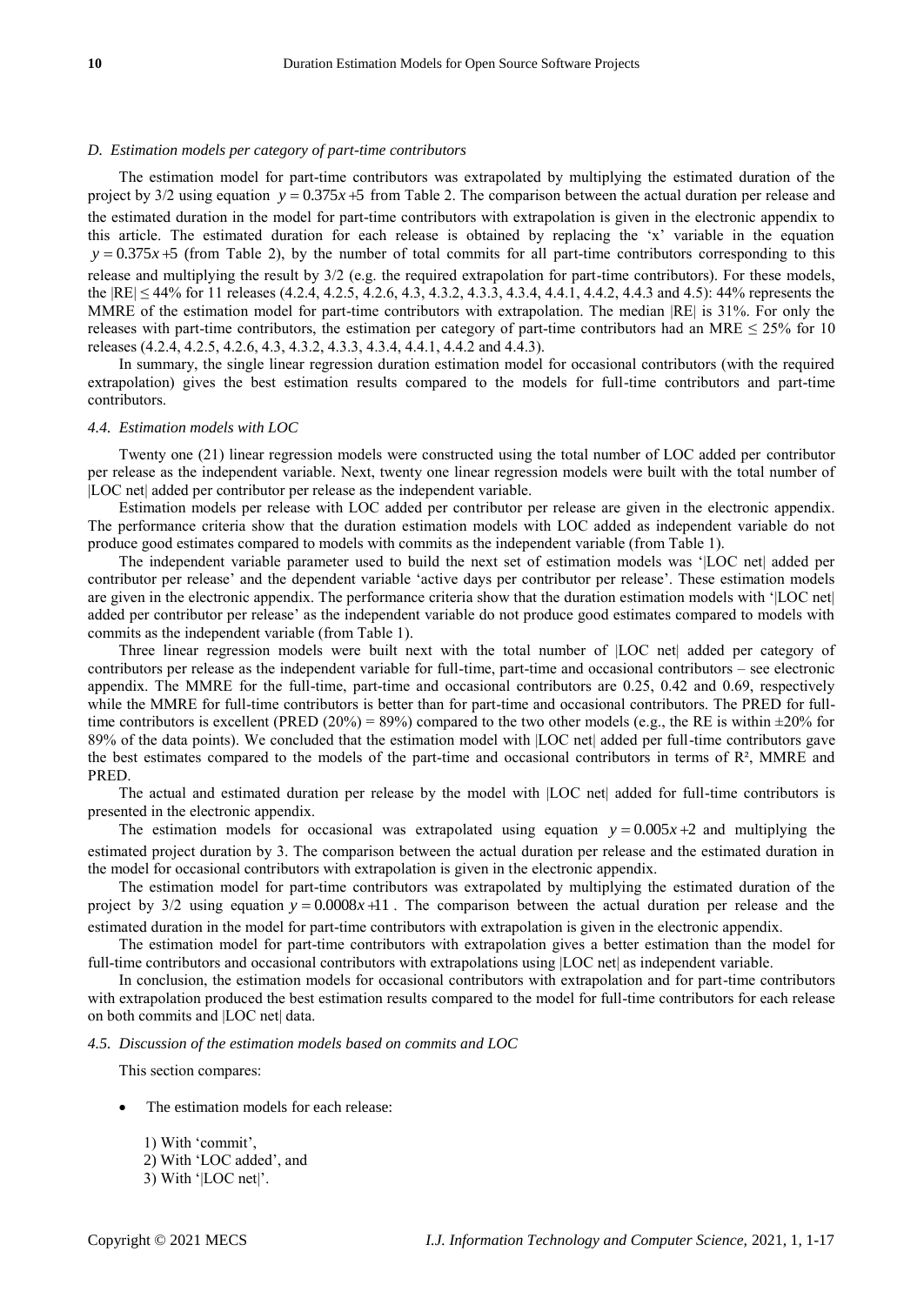The estimation models per category of contributors for each release with:

1) 'commit', and 2) '|LOC net|'.

Table 4 presents the performance criteria of the duration estimation models with independent variables 'commits', 'LOC added' and '|LOC net|' for each release.

In Table 4:

- The highlighted numbers indicate the most accurate results (e.g., good estimate), and
- The bold numbers indicate the least accurate results (e.g., worst estimate) for the same release.

Table 4 shows that:

A. The duration estimation models for each release with 'commits' as the independent variable give good estimates in terms of the R², MMRE and PRED criteria for 9 releases (4.3.1, 4.4.1, 4.5, 4.6, 4.7, 4.8, 4.9, 5.0 and 5.1). These models also gave good estimates in terms of two criteria  $(R<sup>2</sup>$  and MMRE) for releases 4.2.6, 4.2.7, 4.2.8, 4.3.3, 4.3.4, 4.4.3 and 5.2.

B. The duration estimation models for each release with |LOC net| as the independent variable give poor estimates in terms of most of the three criteria in 15 releases (4.2.7, 4.2.8, 4.3, 4.3.1, 4.3.3, 4.3.4, 4.4.1, 4.4.2, 4.4.3, 4.5, 4.6, 4.8, 4.9, 5.0 and 5.2).

Therefore, the duration estimation models for each release with 'commits' as the independent variable and the 'duration' as the dependent variable produced the best duration estimation results compared to the models using 'LOC added' and '|LOC net|'.

| Data           | <b>Criteria</b> | 4.2.4 | 4.2.5 | 4.2.6 | 4.2.7 | 4.2.8 | 4.3  | 4.3.1 | 4.3.2 | 4.3.3 | 4.3.4 | 4.4.1 | 4.4.2 | 4.4.3 | 4.5  | 4.6  | 4.7  | 4.8  | 4.9  | 5.0  | 5.1  | 5.2  |
|----------------|-----------------|-------|-------|-------|-------|-------|------|-------|-------|-------|-------|-------|-------|-------|------|------|------|------|------|------|------|------|
|                | $\mathbb{R}^2$  | 0.37  | 0.53  | 0.79  | 0.71  | 0.61  | 0.57 | 0.87  | 0.77  | 0.85  | 0.6   | 0.82  | 0.34  | 0.9   | 0.71 | 0.92 | 0.81 | 0.92 | 0.90 | 0.95 | 0.62 | 0.84 |
| <b>Commits</b> | <b>MMRE</b>     | 2.10  | 0.90  | 0.36  | 0.28  | 0.62  | 0.55 | 0.35  | 0.55  | 0.45  | 0.71  | 0.58  | 0.82  | 0.44  | 0.56 | 0.25 | 0.63 | 0.52 | 0.37 | 0.33 | 0.57 | 0.11 |
|                | PRED<br>(20%)   | 36    | 67    | 67    | 61    | 73    | 82   | 80    | 67    | 69    | 72    | 86    | 70    | 81    | 75   | 96   | 78   | 83   | 96   | 93   | 75   | 50   |
|                | $\mathbb{R}^2$  | 0.59  | 0.59  | 0.14  | 0.26  | 0.41  | 0.59 | 0.49  | 0.61  | 0.11  | 0.5   | 0.68  | 0.53  | 0.70  | 0.42 | 0.33 | 0.06 | 0.48 | 0.40 | 0.38 | 0.29 | 0.78 |
| <b>LOC</b>     | <b>MMRE</b>     | 0.31  | 1.05  | 0.87  | 0.48  | 0.72  | 0.62 | 0.55  | 0.38  | 0.59  | 1.02  | 0.59  | 0.77  | 0.71  | 0.59 | .96  | 2.35 | 1.15 | 1.21 | 0.93 | 1.32 | 0.74 |
| added          | PRED<br>(20%)   | 67    | 71    | 75    | 65    | 67    | 82   | 67    | 62    | 80    | 86    | 70    | 74    | 84    | 70   | 79   | 67   | 73   | 60   | 70   | 74   | 72   |
|                | $\mathbb{R}^2$  | 0.47  | 0.58  | 0.004 | 0.10  | 0.40  | 0.28 | 0.28  | 0.57  | 0.01  | 0.35  | 0.30  | 0.16  | 0.54  | 0.22 | 0.17 | 0.24 | 0.39 | 0.20 | 0.12 | 0.33 | 0.12 |
| LOC            | <b>MMRE</b>     | 0.66  | 0.94  | 0.84  | 0.73  | 0.74  | 0.47 | 0.59  | 0.54  | 0.64  | 1.18  | 1.21  | 1.02  | 0.71  | 0.67 | 2.56 | 2.18 | 1.50 | 1.30 | 1.56 | 0.78 | 1.64 |
| net            | PRED<br>(20%)   | 83    | 73    | 70    | 81    | 67    | 67   | 64    | 62    | 80    | 81    | 71    | 71    | 78    | 67   | 69   | 67   | 77   | 65   | 76   | 73   | 73   |

Table 4. WordPress project: Performance of estimation models based on commits LOC and |LOC net|

Table 5 summarizes the performance criteria resulting from the duration estimation models per category of contributors for each release with commits and |LOC net|.

Table 5. WordPress project: Performance of the estimation models based on category of contributors per release, commits and |LOC net|

|                    |                 | Category of contributors                |                                  |                                          |  |  |  |  |
|--------------------|-----------------|-----------------------------------------|----------------------------------|------------------------------------------|--|--|--|--|
| <b>Variables</b>   | <b>Criteria</b> | <b>Full-time</b><br><b>Contributors</b> | Part-time<br><b>Contributors</b> | <b>Occasional</b><br><b>Contributors</b> |  |  |  |  |
|                    | R <sup>2</sup>  | 0.36                                    | 0.33                             | 0.60                                     |  |  |  |  |
| Commits            | <b>MMRE</b>     | 0.24                                    | 0.30                             | 0.49                                     |  |  |  |  |
|                    | PRED<br>(20%)   | 90                                      | 93                               | 75                                       |  |  |  |  |
|                    | R <sup>2</sup>  | 0.70                                    | 0.11                             | 0.23                                     |  |  |  |  |
| LOC <sub>net</sub> | MMRE            | 0.25                                    | 0.42                             | 0.69                                     |  |  |  |  |
|                    | PRED<br>(20%)   | 89                                      | 79                               | 72                                       |  |  |  |  |

In Table 5 the highlighted numbers indicate the most accurate estimates among the three categories of contributors by type of data. In Table 5, the estimation models:

 For full-time contributors give a good estimate in terms of the MMRE criterion with commits as the independent variable.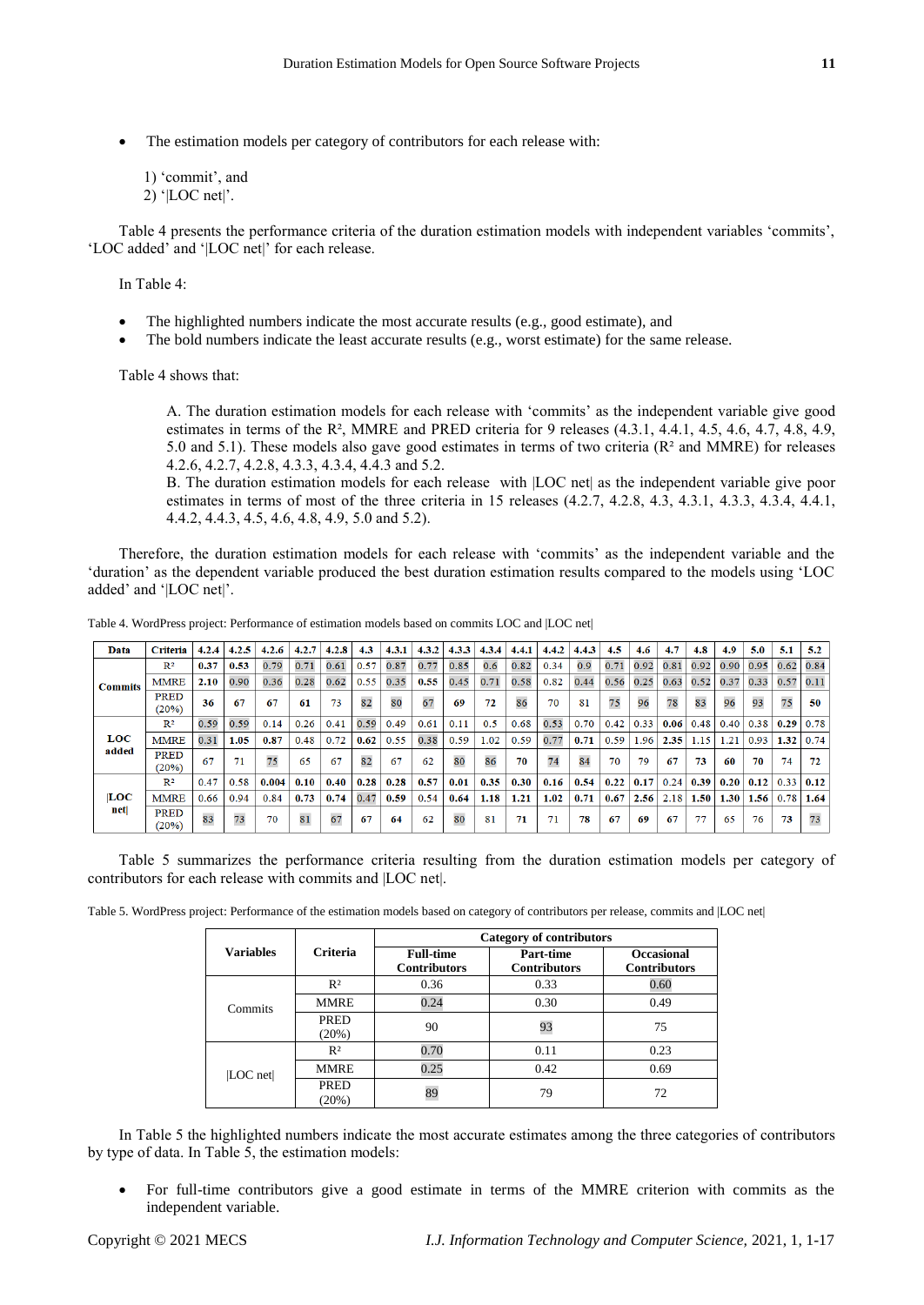For full-time contributors give the best estimate in terms of the R $3$ , MMRE and PRED criteria with [LOC net] as the independent variable.

Therefore, the models with 'commits' as the independent variable produce the best estimate compared to models with '| LOC net |' as the independent variable.

# **5. Models of Duration from the Swift Project**

To develop the estimation models, statistical analyses of Swift historical data were carried out on 9 releases from March 2016 to Jun 2018 extracted from the GitHub repository. Three measures of activity were used:

1) The number of changes to source code (commits) per contributor for each release.

2) The number of active days per contributor for each release, considered as days in which the contributor performs at least one commit to the code base.

3) The number of |LOC net| added per contributor for each release (e.g., |LOC net| = |LOC added - LOC deleted|).

Data for the number of contributors, their total commits and |LOC net| were extracted on June 27, 2019 from the GitHub repository (available online from [https://github.com/apple/swift\)](https://github.com/apple/swift) using a program written in C including GitHub commands. These data are provided in the Electronic Appendix.

#### *5.1. Models per release with 'commits'*

The linear regression model was used to construct the duration estimation models by considering the number of commits per each contributor for each release as the independent variable and duration (active days) as the dependent variable.

# *A. Data preparation and descriptive statistics*

The presence of outliers in each release was analyzed with the Grubbs test on both the independent variable 'commits per contributor per release' and dependent variable 'duration per contributor per release'.

Since these outliers may unduly influence the models, they were removed from the samples being analyzed. For the descriptive statistics of the releases, we took into account the number of contributors per release, the total number of commits per release, and the total duration per release in calendar days of work.

### *B. Models per release without outliers*

Here, the independent variable was 'commit per contributor per release' and the dependent variable, 'duration per contributor per release (active days)'. The linear regression model is given by: *Duration =*  $a \times commit + b$  where *a* represents the slope of the linear regression line and *b* represents the point at the origin (that is, when the independent variable is  $= 0$ ). Figures 3 and 4 present the graph of the best results with the 'commits' and another one that is not very good.



Fig.3. Swift project: Duration estimation models for release 2.2

$$
y = 0.3125x + 1\tag{3}
$$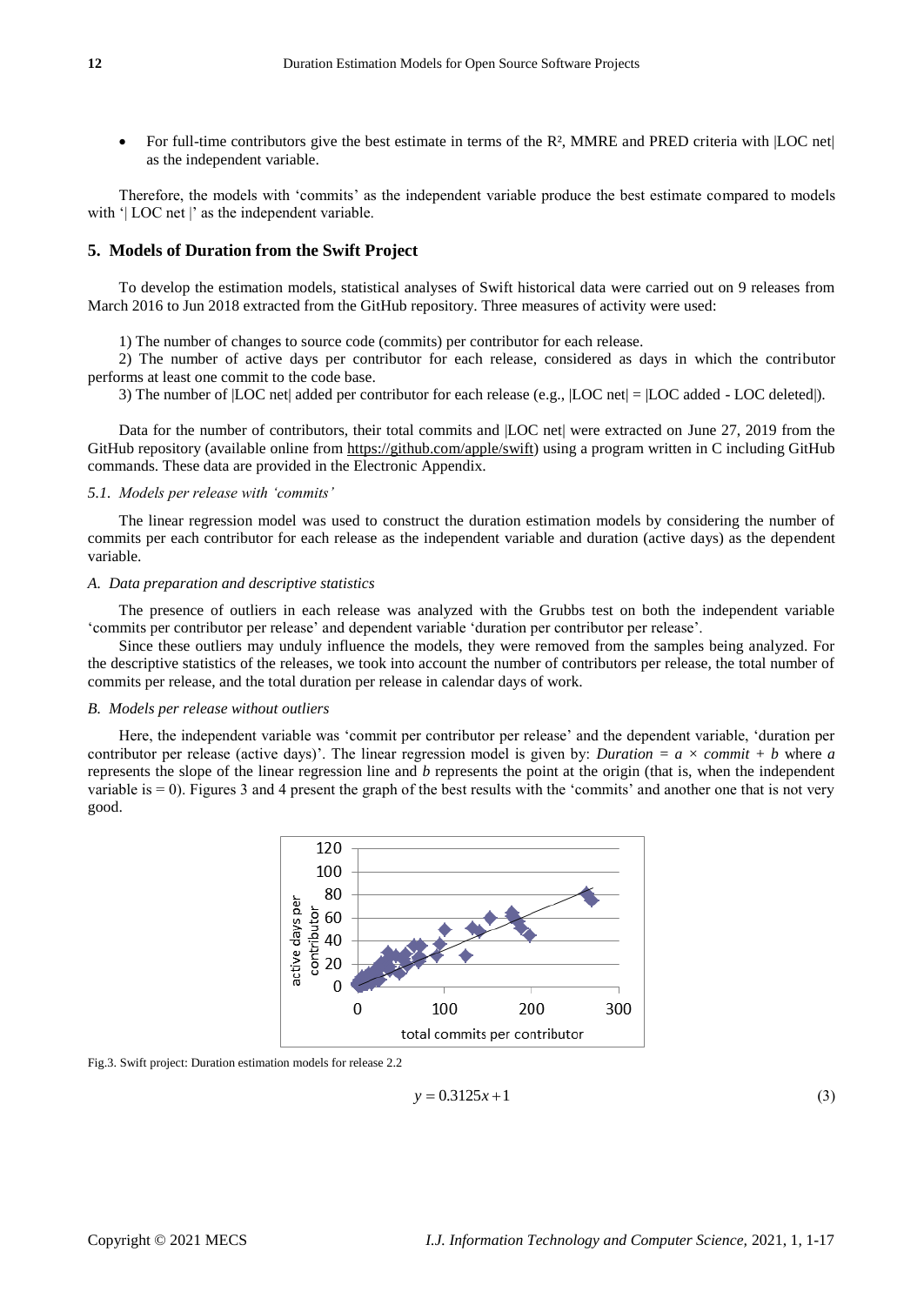

Fig.4. Swift project: Duration estimation models for release 4.0

$$
y = 0.3827x + 3\tag{4}
$$

Table 6 presents the equation of the model and corresponding R², MMRE and PRED (0.20).

Table 6. Swift project: Estimation models per release

| Release | Total duration<br>Size range [in<br>per<br>commits] per<br>release (in<br>release<br>work days) |     | Equation of the<br>model | R <sup>2</sup> | <b>MMRE</b> | <b>PRE</b><br>D<br>(20% |  |  |  |  |
|---------|-------------------------------------------------------------------------------------------------|-----|--------------------------|----------------|-------------|-------------------------|--|--|--|--|
| 2.2     | [1, 270]                                                                                        | 91  | $y = 0.3125x + 1$        | 0.93           | 0.36        | 81                      |  |  |  |  |
| 2.2.1   | [1, 97]                                                                                         | 31  | $y = 0.2984x + 2$        | 0.88           | 0.61        | 82                      |  |  |  |  |
| 3.0     | [1, 136]                                                                                        | 95  | $y = 0.4465x + 2$        | 0.91           | 0.79        | 88                      |  |  |  |  |
| 3.0.1   | [1, 42]                                                                                         | 33  | $y = 0.4473x + 1$        | 0.85           | 0.36        | 79                      |  |  |  |  |
| 3.1     | [1, 186]                                                                                        | 107 | $y = 0.4093x + 2$        | 0.93           | 0.7         | 88                      |  |  |  |  |
| 4.0     | [1, 308]                                                                                        | 126 | $y = 0.3827x + 3$        | 0.91           | 0.98        | 86                      |  |  |  |  |
| 4.0.3   | [1, 75]                                                                                         | 54  | $y = 0.4735x + 1$        | 0.92           | 0.36        | 85                      |  |  |  |  |
| 4.1     | [1, 211]                                                                                        | 83  | $y = 0.3848x + 3$        | 0.92           | 0.97        | 82                      |  |  |  |  |
| 4.2     | [1, 135]                                                                                        | 48  | $y = 0.3716x + 2$        | 0.90           | 0.65        | 82                      |  |  |  |  |
|         | Mean MMRE = $64\%$                                                                              |     |                          |                |             |                         |  |  |  |  |
|         |                                                                                                 |     | Median MMRE = $65\%$     |                |             |                         |  |  |  |  |

From Table 6 we observe that the estimation models for the nine releases all have very high R<sup>2</sup> and PRED (20%) over 79%, while releases 2.2; 3.0.1 and 4.0.3 have by far a much better MMRE = 36%.

# *5.2. Models per release with '|LOC net|'*

The next models are constructed using the number of |LOC net| per contributor per release as the independent variable and duration (active days) as the dependent variable.

# *A. Data preparation and descriptive statistics*

The presence of outliers in each release was analyzed with the Grubbs test on both the independent variable '|LOC net|' per contributor and dependent variable 'duration'. Since these outliers may unduly influence the models, they were removed from the samples being analyzed. The descriptive statistics of the releases are presented in the electronic appendix.

## *B. Models per release (without outliers)*

The independent variable is '|LOC net| per contributor per release' and the dependent variable 'duration per contributor per release'. Table 7 gives the equation of the model and the corresponding R², MMRE and PRED (0.20).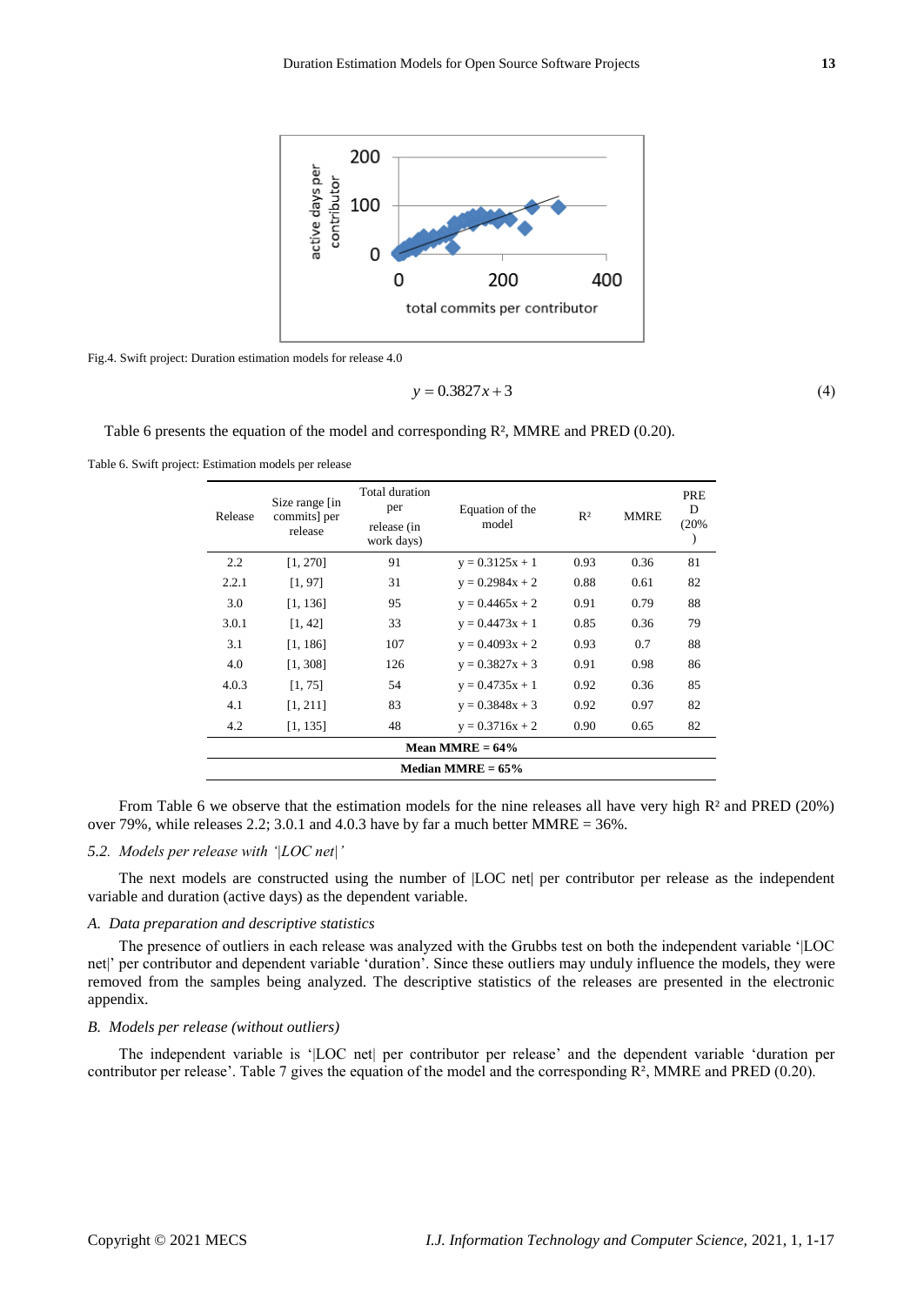Table 7. Swift project: Estimation models per release -  $N = 9$ 

| Release | Size range [in  LOC<br>net ] per release | Total<br>duration<br>per<br>release<br>(in work)<br>days) | Equation of the model | R <sup>2</sup> | <b>MMRE</b> | <b>PRED</b><br>(20%) |  |  |  |  |
|---------|------------------------------------------|-----------------------------------------------------------|-----------------------|----------------|-------------|----------------------|--|--|--|--|
| 2.2     | [1, 178]                                 | 91                                                        | $y = 0.0406x + 2$     | 0.15           | 0.93        | 75                   |  |  |  |  |
| 2.2.1   | [1, 1213]                                | 31                                                        | $y = 0.0107x + 5$     | 0.24           | 1.62        | 71                   |  |  |  |  |
| 3.0     | [1, 1491]                                | 95                                                        | $y = 0.0207x + 3$     | 0.47           | 1.43        | 71                   |  |  |  |  |
| 3.0.1   | [1, 476]                                 | 33                                                        | $y = 0.0248x + 3$     | 0.31           | 1.07        | 78                   |  |  |  |  |
| 3.1     | [1, 2201]                                | 107                                                       | $y = 0.0163x + 4$     | 0.43           | 1.59        | 84                   |  |  |  |  |
| 4.0     | [1, 9349]                                | 126                                                       | $y = 0.0092x + 7$     | 0.57           | 2.64        | 79                   |  |  |  |  |
| 4.0.3   | [1, 2712]                                | 54                                                        | $y = 0.0121x + 4$     | 0.41           | 1.75        | 76                   |  |  |  |  |
| 4.1     | [1, 1582]                                | 83                                                        | $y = 0.021x + 3$      | 0.38           | 1.65        | 82                   |  |  |  |  |
| 4.2     | [1, 1184]                                | 48                                                        | $y = 0.0184x + 4$     | 0.33           | 1.32        | 84                   |  |  |  |  |
|         | Mean MMRE $= 156\%$                      |                                                           |                       |                |             |                      |  |  |  |  |
|         |                                          |                                                           | Median MMRE $= 159\%$ |                |             |                      |  |  |  |  |

# *5.3. Comparison between models with 'commits' and '|LOC net|'*

Table 8 presents a comparison of the performance criteria of the duration estimation models using 'commits' or '|LOC net|' for each release.

|                |                 |      |       |      |       | <b>Releases</b> |      |       |      |      |
|----------------|-----------------|------|-------|------|-------|-----------------|------|-------|------|------|
| Data           | <b>Criteria</b> | 2.2  | 2.2.1 | 3.0  | 3.0.1 | 3.1             | 4.0  | 4.0.3 | 4.1  | 4.2  |
|                | R <sup>2</sup>  | 0.93 | 0.88  | 0.91 | 0.85  | 0.93            | 0.91 | 0.92  | 0.92 | 0.90 |
| <b>Commits</b> | <b>MMRE</b>     | 0.36 | 0.61  | 0.79 | 0.36  | 0.7             | 0.98 | 0.36  | 0.97 | 0.65 |
|                | PRED<br>(20%)   | 81   | 82    | 88   | 79    | 88              | 86   | 85    | 82   | 82   |
|                | R <sup>2</sup>  | 0.15 | 0.24  | 0.47 | 0.31  | 0.43            | 0.57 | 0.41  | 0.38 | 0.33 |
| $ LOC$ net $ $ | <b>MMRE</b>     | 0.93 | 1.62  | 1.43 | 1.07  | 1.59            | 2.64 | 1.75  | 1.65 | 1.32 |
|                | PRED<br>(20%)   | 75   | 71    | 71   | 78    | 84              | 79   | 76    | 82   | 84   |

Table 8. Swift project: Comparison between models using commits or |LOC net|

In summary, the duration estimation models built from the Swift project data built by release with 'commits' as the independent variable produce the best estimates in terms of R2, MMRE and PRED compared to models using '|LOC net|' as the independent variable.

Even though the number of data points of WordPress project (21 releases) is greater than for the Swift project (9 releases), we can also observe in Table 4 and Table 8 that duration estimation models built from WordPress project data gave the best estimates in terms of  $\mathbb{R}^2$ , MMRE et PRED compared to models built from Swift project data.

# **6. Conclusion**

# *6.1. Summary of findings*

While a number of issues in software projects estimation have been investigated over the years, most have focused on the construction of software effort and duration estimation models for conventional software projects with commercial licenses, not on Open Source projects. This paper has addressed specifically the estimation of duration of OSS projects and a number of duration estimation models have been constructed using data from the WordPress and Swift OSS projects. Statistical regression techniques were used to construct models using two types of data as variables: the number of commits and the number of LOC per contributors and categories of contributors. We proposed an improved approach by using the total number of active days for each contributor in the release duration for classifying the contributors as full-time, part-time and occasional.

First, duration estimation models for each release were constructed using the number of commits per contributor. Next, duration estimation models per category of contributor for each release were developed with total commits per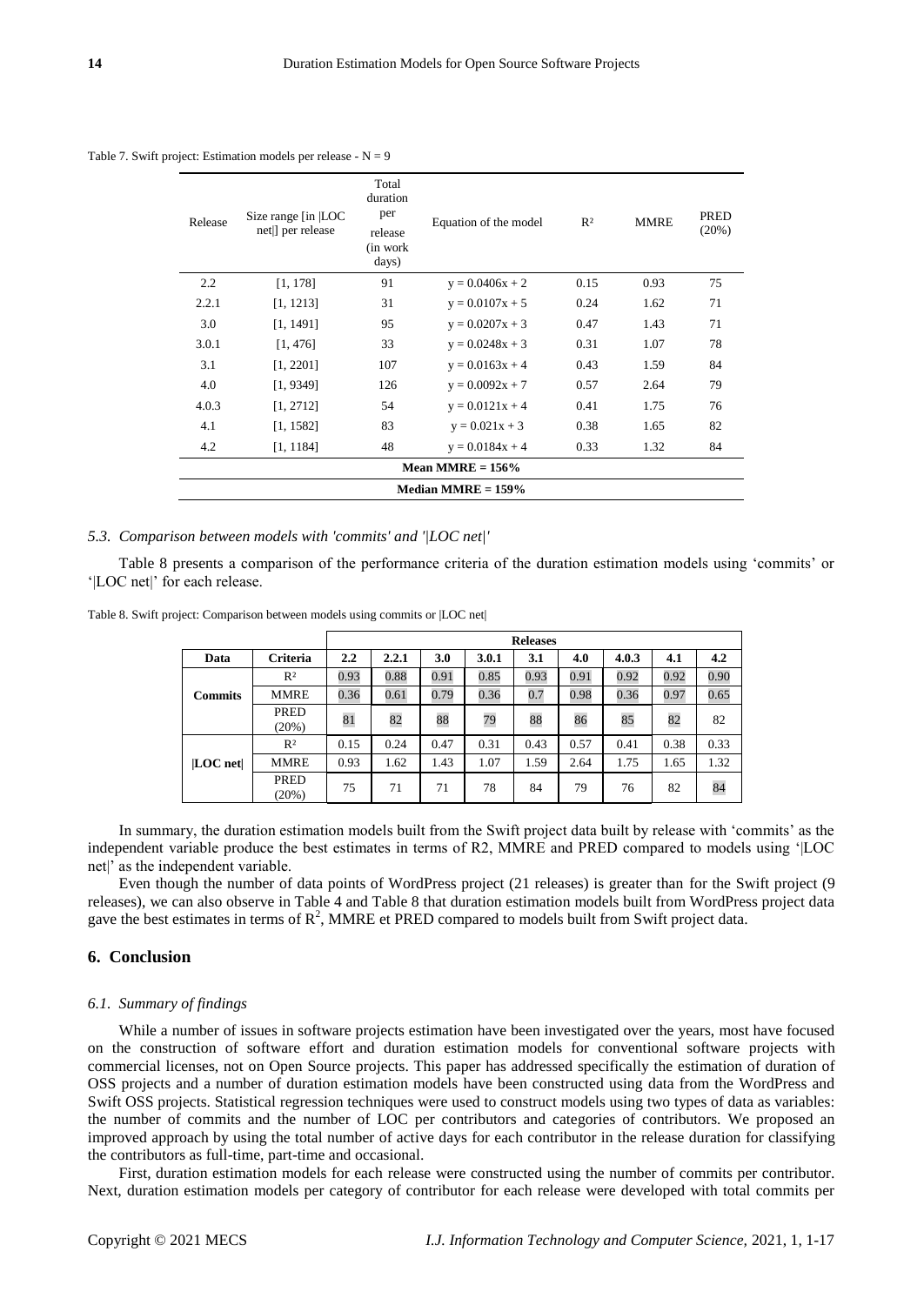category of contributor per release.

Next, duration estimation models were built with the following independent variables:

- LOC added per contributor per release,
- total |LOC net| per contributor per release, and
- total |LOC net| per category of contributors per release.

For the WordPress OSS project, the duration estimation models with 'commits' gave better estimates than models with 'LOC added' and '|LOC net|'. More specifically in this WordPress project:

- The estimation models for full-time contributors gave better estimates in terms of MMRE and PRED with commits as the independent variable than part-time and occasional contributors.
- The estimation models for full-time contributors gave the best estimates in terms of  $R<sup>2</sup>$ , MMRE and PRED with |LOC net| as the independent variable.
- While it appears that models with 'commits' as the independent variable produce better estimates than models with '| LOC net |' as the independent variable, when extrapolations are made from 1/3 and 2/3 of the estimated duration, respectively, for the models for occasional and part-time contributors, the estimates are good compared to the model for full-time contributors both for the commit data and the |LOC net| data. The extrapolation models produce estimates close to the actual duration of the release (MRE close to 0).

The statistical analysis of historical data of the Swift project validated next the estimation results obtained for the WordPress project: indeed, for both OSS projects, the duration models built with commits as the independent variable gave better estimates than the models with LOC added and |LOC net|.

The research objective of this paper is to build duration estimation models for Open Source Software projects. Information about when functionalities will be available is of a major interest to organizations that have adopted OSS as their business strategy: our duration estimation models estimate how long it will take to deliver the expected functionalities. One of the most interesting findings of our study is that, commits variable could be used for the estimation of project duration in Open Source Software projects. This research is also of interest to researchers and the proposed duration estimation models are intended to serve as a decision support tool for any organization developing software systems based on Open Source. All our estimation models can be considered white-box models since all the detailed data used to build them are documented and available for independent replication studies.

## *6.2. Study limitations*

All empirical studies, such as those reported here, are subject to certain threats to validity.

The recommended size of dataset sample required for meaningful statistical regression results is between 20 to 30 data points. The sample size used to construct the estimation models per category of contributors, with commits as the independent variable, was relatively small (10, 15 and 20 data points, respectively). This does not mean, however, that these models are meaningless and not useful to organizations. To the contrary for organization using their own data, even such small samples can provide them with an objective and quantitative view of the performance of their development processes from which they can derive insights into productivity performance about what can be reasonably expected of subsequent projects. In this paper, we used a program written in C and GitHub commands to extract data from the repositories. Other techniques related to extraction and manipulation of data can be also used. The dependent variable is active days (workday's duration unit). The classification of contributors was made for each release into three groups: full-time, part-time and occasional. We proposed criteria for an objective classification to categorize contributors as full-time, part-time or occasional as described in the research approach's section of our paper. However, some assumptions have been made in the design of our estimation models: for instance, we assumed that the time spent by each contributor in a release corresponds to the number of days in which the contributor performs at least one commit to the code base. For example, a contributor can perform one commit in two minutes but this time is considered as one active day.

### *6.3. Future work*

Further studies may be done using two independent variables (occasional contributors and part-time contributors) using our study as a baseline for comparison purposes. In this paper, we used an approach for classifying contributors. More studies on the classification of contributors should be done. We also plan to build duration estimation models using different statistical techniques and analyze additional OSS projects. In future work, we plan to use some additional factors as independent variable, such as application domain, type of system, development platform, type of language, etc. We also plan to take into account outliers for a more in-depth analysis. Subsequent research could also explore other variables for the estimation of project duration such as algorithm complexity and code quality, but all these variables together will only help to predict the part of the duration not explained yet by the commits. We also plan to build estimation models per category of contributors with Swift project data.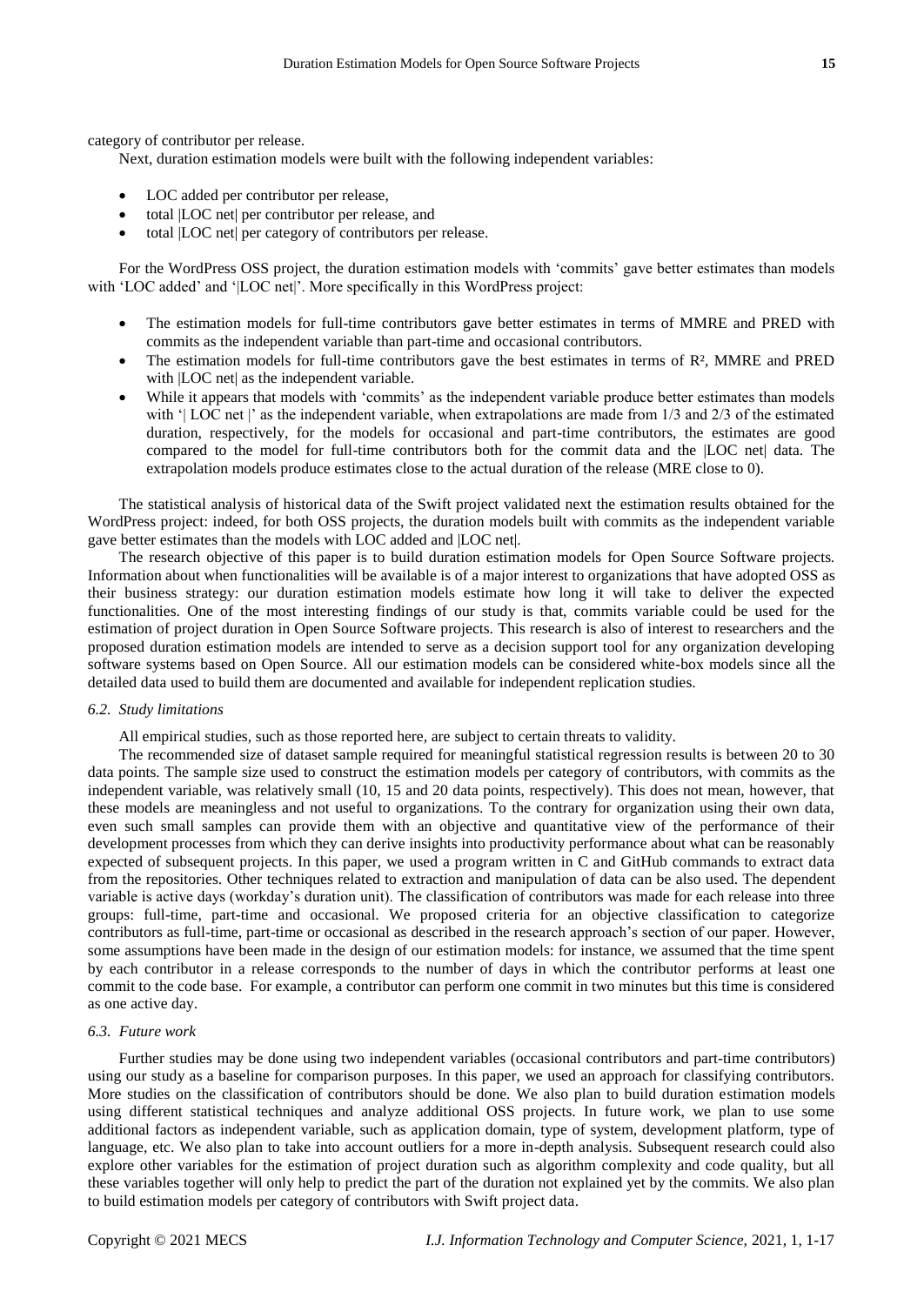# **Electronic Appendix**

The electronic appendix containing the supporting documentation for this article can be accessed from [http://research.univ-maroua.cm/share/Moullaetal2020\\_Appendix.pdf.](http://research.univ-maroua.cm/share/Moullaetal2020_Appendix.pdf) 

## **Acknowledgment**

We are very grateful to anonymous reviewers.

#### **References**

- [1] A. Ihara, A. Monden, K. Matsumoto, "Industry Questions About Open Source Software in Business: Research Directions and Potential Answers", In *Proc. the 6th Int. Workshop on Empirical Software Engineering in Practice (IWESEP)*, November 2014, pp.55-59.
- [2] A. Boulanger, "Open-source versus proprietary software: Is one more reliable and secure than the other?", *IBM Systems Journal*, 44(2): 239-248, 2005.
- [3] B. Fitzgerald, "A Critical Look at Open Source", *IEEE Computer*, 37(7): 92-94, 2004.
- [4] J. Asundi, "The Need for Effort Estimation Models for Open Source Software Projects" In *Proc. the 5th Workshop on Open Source Software Engineering*, July 2005, pp.1-3.
- [5] [https://github.com/ten,](https://github.com/ten) [accessed on April 18, 2018].
- [6] C. Abts, B. Clark, S. Devnani-Chulani, "COCOMO II Model Definition Manual", University of Southern California, 1997.
- [7] G. Mathew, T. Menzies, J. Hihn, "Impacts of bad ESP (early size predictions) on software effort estimation", arXiv preprint arXiv:1612.03240, 2016.
- [8] F. Qi, X. Y. Jing, X. Zhu, et al., "Software effort estimation based on open source projects: Case study of Github", *Information and Software Technology*, 92: 145-157, 2017.
- [9] E. Shihab, Y. Kamei, B. Adams, et al., "Is lines of code a good measure of effort in effort-aware models?", *Information and Software Technology*, 55(11): 1981-1993, 2013.
- [10] G. Robles, J. M. González-Barahona, C. Cervigón, A. Capiluppi, D. Izquierdo-Cortázar, "Estimating Development Effort in Free/Open Source Software Projects by Mining Software Repositories: A Case Study of OpenStack", In *Proc. the 11th Working Conference on Mining Software Repositories*, May 31 –June 01 2014, pp.222-231.
- [11] J. J. Amor, G. Robles, J. M. González-Barahona, "Effort estimation by characterizing developer activity", In *Proc. the International Workshop on Economics Driven Software Engineering Research*, May 2006, pp.3-6.
- [12] E. Kalliamvakou, G. Gousios, D. Spinellis, N. Pouloudi, "Measuring developer contribution from software repository data", In *Proc. the 4th Mediterranean Conference on Information Systems*, September 2009.
- [13] A. Capiluppi, D. Izquierdo-Cortazar, "Effort estimation of FLOSS projects: a study of the Linux kernel", *Journal of Empirical Software Engineering*, 18(1): pp. 60-88, 2013.
- [14] A. Mockus, R. Fielding, J. Herbsleb, "Two Case Studies of Open Source Software Development: Apache and Mozilla", *ACM Transactions on Software Engineering and Methodology - TOSEM*, 11(3), pp. 309-346, 2002.
- [15] S. Koch, "Profiling an Open Source ecology and its programmers", *Electronic Markets*, 14 (2), pp.416-429, 2004.
- [16] S. Koch, "Effort Modeling and Programmer Participation in Open Source Software Projects", *Information Economics and Policy*, 20(4), pp.345-355, 2008.
- [17] D. K. Moulla, Kolyang, "COCOMO model for software based on Open Source: Application to the adaptation of TRIADE to the university system", *International Journal on Computer Science and Engineering (IJCSE)*, Vol. 5(6), pp. 522-527, 2013.
- [18] D. K. Moulla, I. Damakoa, Kolyang, "Application of Function Points to Software Based on Open Source: A Case Study", In *Proc. the Joint Conference of the International Workshop on Software Measurement and the International Conference on Software Process and Product Measurement (IWSM-MENSURA)*, October 2014, pp.191-195.
- [19] B. W. Boehm, "Software Engineering Economics", Prentice-Hall, New-Jersey, 1981.
- [20] A. J. Albrecht, "Measuring application development productivity", In *Proc. the IBM Application Development Symposium*, October, 1979, 83.
- [21] A. J. Albrecht, J. E. Gaffney, "Software function, source lines of code, and development effort pre-diction: a software science validation", *IEEE Transactions on Software Engineering*, 9 (6), pp. 639–648, 1983.
- [22] J. Fernandez-Ramil, D. Izquierdo-Cortazar, and T. Mens, "What does it take to develop a million lines of Open Source code?", In: Boldyreff C., Crowston K., Lundell B., Wasserman A.I. (eds) Open Source Ecosystems: Diverse Communities Interacting. OSS 2009. IFIP Advances in Information and Communication Technology, Springer, Berlin, Heidelberg, vol 299, pp. 170-184, 2009.
- [23] L. Yu, "Indirectly predicting the maintenance effort of Open Source Software", *Journal of Software Maintenance and Evolution: Research and Practice*, 18(5):311-332, 2006.
- [24] P. Anbalagan, M. Vouk, "On predicting the time taken to correct bug reports in Open Source projects", In *Proc. the International Conference on Software Maintenance (ICSM)*, 2009, pp. 523-526.
- [25] S. Chatterjee and A. S. Hadi, "Regression analysis by example", John Wiley & Sons, 2015.
- [26] M. Jorgensen, "Regression models of software development effort estimation accuracy and bias", *Empirical Software Engineering*, vol. 9, pp. 297–314, 2004.
- [27] D. C. Montgomery, E. A. Peck, G. G. Vining, "Introduction to Linear Regression Analysis", 5<sup>th</sup> ed. Wiley, Hoboken, NJ. 2012.
- [28] R. Silhavy, P. Silhavy, and Z. Prokopova, "Analysis and selection of a regression model for the Use Case Points method using